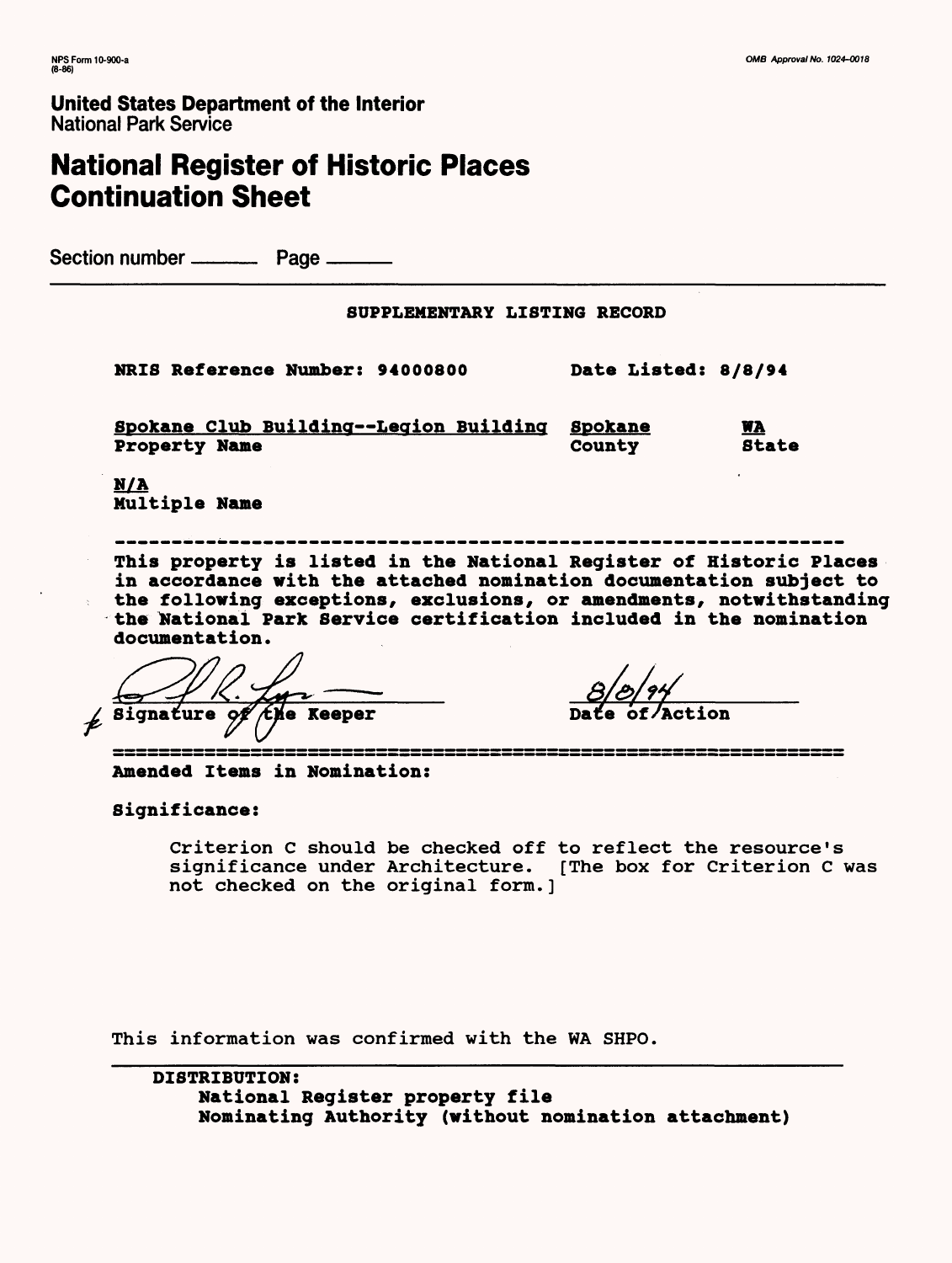NPS Form 10-900 QMS No. 1024-0018 **(Rev.** 10/90)

United States Department of the Interior National Park Service

National Register of Historic Places Registration Form

This form is for use in nominating or requesting determinations for individual properties and districts. See instructions in How to Complete the National Register of Historic Places Registration Form (National Register Bulletin 16A). Complete each item by marking "x" in the appropriate box or by entering the information requested. If any item does not apply to the property being documented, enter "N/A" for "not applicable." For functions, architectural classification, materials, and areas of significance, enter only categories and subcategories from the instructions. Place additional entries and narrative items on continuation sheets (NPS Form 10-900a). Use a typewriter, word processor, or computer, to complete all items.

1. Name of Property

#### historic name Spokane Club Building: Legion Building

other names/site number Chamber of Commerce Building; Hotel Assemblee Building; Metals Building and presently

Legion Building;

2. Location and Control of the Second Second Second Second Second Second Second Second Second Second Second Second Second Second Second Second Second Second Second Second Second Second Second Second Second Second Second Se

code WA county Spokane code 063

street & number 108 North Washington Street

city or town Spokane

state Washington \_\_\_\_\_\_\_ \_\_\_\_ code WA \_\_\_ county Spokane \_\_\_\_\_\_\_\_\_\_\_\_\_\_ code\_063 \_\_\_ zip\_code 99201 \_\_\_\_\_\_\_\_\_\_

3. State/Federal Agency Certification

As the designated authority under the National Historic Preservation Act of 1986, as amended, I hereby certify that<br>this  $X$ -nomination \_\_\_\_request for determination of eligibility meets the documentation standards for re  $\hspace{0.1mm}$  request for determination of eligibility meets the documentation standards for registering properties in the National Register of Historic Places and meets the procedural and professional requirements set forth in 36 CFR Part 60. In my opinion, the property  $\chi$  meets  $\_\_\_\_$ does not meet the National Register criteria. I recommend that this property be considered significant \_nationally \_statewide \_Xlocally. (\_\_ See continuation

shoot for additional comments.)<br>May M. Ann . K I M Signature of certifying official

Mary Thompson. State Historic Preservation Officer

State or Federal agency and bureau

In my opinion, the property <sub>——</sub>meets <sub>——</sub>does not meet the National Register criteria. (\_\_\_ See continuation sheet for additional comments.)

Signature of commenting or other official Date

 $\sim$ 

Date

State or Federal agency and bureau

| a neworld printerious contracts and a     |  |
|-------------------------------------------|--|
| I, hereby, certify that this property is: |  |
| Mentered in the National Register.        |  |
| See continuation sheet                    |  |
| determined eligible for the National      |  |
| Register. ____ See continuation sheet     |  |
| determined not eligible for the           |  |
| National Register.                        |  |
| removed from the National Register.       |  |
| other, (explain:)                         |  |
|                                           |  |

 $J/N$  3  $0$  1994

RECEIVED 413

### INTERAGENCY **RESOURCES DIVISION NATIONAL PARK SERVICE**

**A**Signature of Keeper Date of Action

not for publication

vicinity\_\_\_\_\_\_\_\_\_

 $\mathcal{S}\mathcal{O} \mathcal{O}$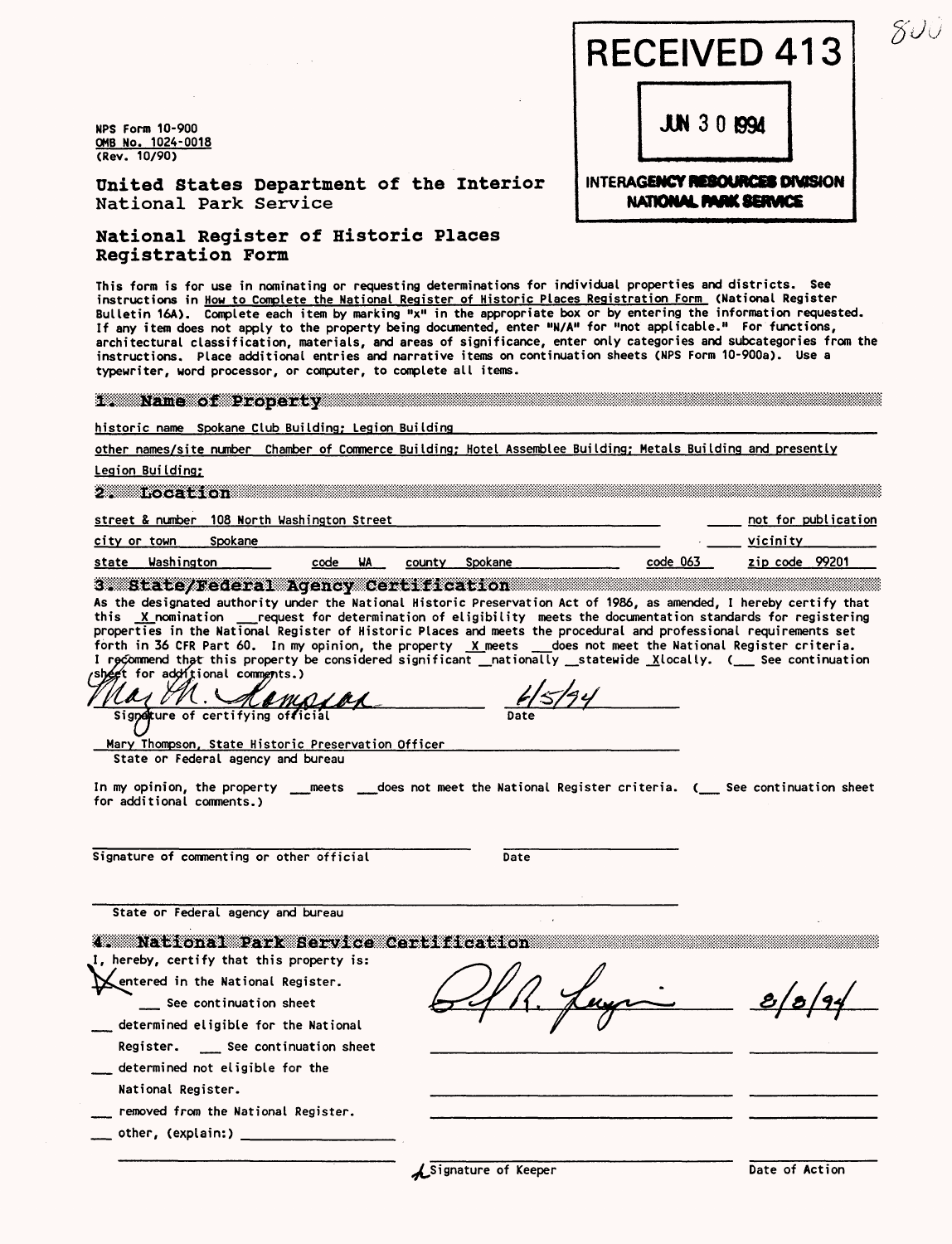USDI/NPS NRHP Registration Form

 $\sim 10$ 

 $\bar{z}$ 

l,

| Property Name Spokane Club Building Legion Building                                                                                                                                                                                                                                                                       |                      |           |                                                                                                                                                                                                                                     |                 |
|---------------------------------------------------------------------------------------------------------------------------------------------------------------------------------------------------------------------------------------------------------------------------------------------------------------------------|----------------------|-----------|-------------------------------------------------------------------------------------------------------------------------------------------------------------------------------------------------------------------------------------|-----------------|
| County and State Spokane County Washington                                                                                                                                                                                                                                                                                |                      |           | Page 2                                                                                                                                                                                                                              |                 |
| <b>A MARKET BEATH AND THE STATE</b>                                                                                                                                                                                                                                                                                       |                      |           |                                                                                                                                                                                                                                     |                 |
| Ownership of Property                                                                                                                                                                                                                                                                                                     | Category of Property |           | No. of Resources within Property                                                                                                                                                                                                    |                 |
| X private                                                                                                                                                                                                                                                                                                                 | X building(s)        |           | contributing                                                                                                                                                                                                                        | noncontributing |
| _ public-local                                                                                                                                                                                                                                                                                                            | district             |           | -1. -                                                                                                                                                                                                                               | buildings       |
| _ public-State                                                                                                                                                                                                                                                                                                            | site                 |           |                                                                                                                                                                                                                                     | __ sites        |
| public-Federal                                                                                                                                                                                                                                                                                                            | structure            |           |                                                                                                                                                                                                                                     | structures      |
|                                                                                                                                                                                                                                                                                                                           | obiect               |           |                                                                                                                                                                                                                                     | ___ objects     |
|                                                                                                                                                                                                                                                                                                                           |                      |           | $\mathbf{1}$                                                                                                                                                                                                                        | Total           |
| 6. Functions or Use and the main of the set of the set of the set of the set of the set of the set of the set o<br>Historic Functions (Enter categories from instructions.)<br>Cat: Social - Club House<br><b>Domestic - Hotel</b><br>Commerce/Trade - Business<br>- Restaurant<br>Specialty Store <b>Specialty</b> Store |                      | Sub:      |                                                                                                                                                                                                                                     |                 |
| Current Functions (Enter categories from instructions.)                                                                                                                                                                                                                                                                   |                      |           |                                                                                                                                                                                                                                     |                 |
| Cat: Commerce/Trade - Specialty Store                                                                                                                                                                                                                                                                                     |                      |           | Sub: with the contract of the contract of the contract of the contract of the contract of the contract of the contract of the contract of the contract of the contract of the contract of the contract of the contract of the       |                 |
| Vacant, Floors 2 - 6                                                                                                                                                                                                                                                                                                      |                      |           |                                                                                                                                                                                                                                     |                 |
|                                                                                                                                                                                                                                                                                                                           |                      |           |                                                                                                                                                                                                                                     |                 |
|                                                                                                                                                                                                                                                                                                                           |                      |           |                                                                                                                                                                                                                                     |                 |
|                                                                                                                                                                                                                                                                                                                           |                      |           |                                                                                                                                                                                                                                     |                 |
| 7. Description and provide a state of the contract of the contract of the contract of the contract of the contract of the contract of the contract of the contract of the contract of the contract of the contract of the cont<br>Architectural Classification<br>(Enter categories from instructions.)                   |                      | Materials | (Enter categories from instructions.)                                                                                                                                                                                               |                 |
| Second Renaissance Revival Manuel Communications                                                                                                                                                                                                                                                                          |                      |           | <b>foundation</b> Basalt <b>Exercise Exercise Service Service Service</b>                                                                                                                                                           |                 |
|                                                                                                                                                                                                                                                                                                                           |                      |           | <b>Walls</b> Sandstone and Sandstone and Sandstone and Sandstone and Sandstone and Sandstone and Sandstone and Sandstone and Sandstone and Sandstone and Sandstone and Sandstone and Sandstone and Sandstone and Sandstone and Sand |                 |
|                                                                                                                                                                                                                                                                                                                           |                      |           | Brick and                                                                                                                                                                                                                           |                 |
|                                                                                                                                                                                                                                                                                                                           |                      |           | roof Built-up Tar Compsition                                                                                                                                                                                                        |                 |
|                                                                                                                                                                                                                                                                                                                           |                      |           | other <u>Terra Cott</u> a                                                                                                                                                                                                           |                 |
|                                                                                                                                                                                                                                                                                                                           |                      |           |                                                                                                                                                                                                                                     |                 |

Narrative Description (Describe the historic and current condition of the property on one or more continuation sheets.)

 $\sim 10^{-11}$ 

 $\sim 10^7$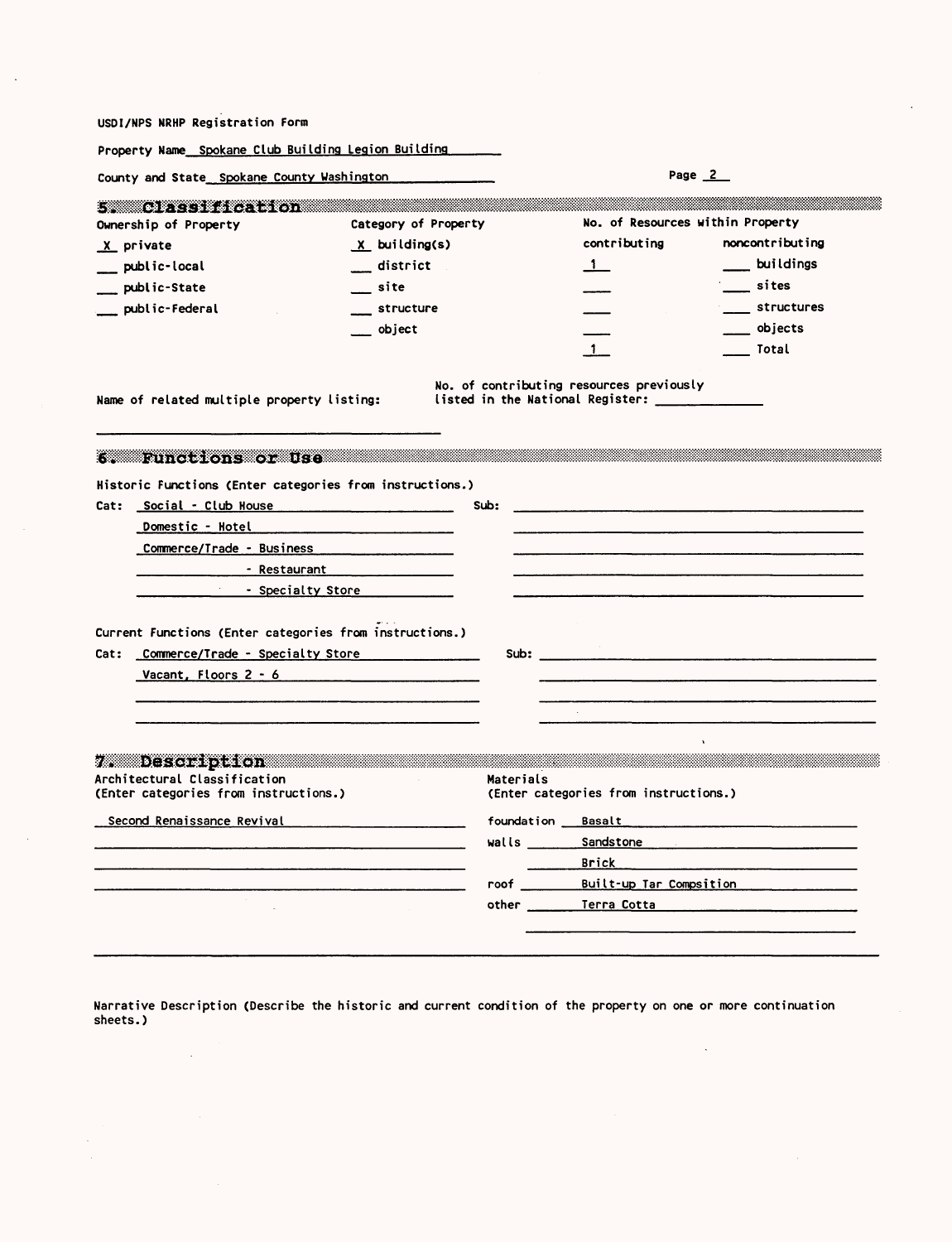USDI/NFS NRHP Registration Form

Property Name Spokane Club Building Legion

County and State Spokane County Washington Page 3 Page 3

 $\sim$ 

 $\epsilon$ 

| s assistatement of Significance and all and sense of the sense of the sense of the sense of the sense of the s<br>Applicable National Register Criteria (Mark "x" in one or more boxes for the criteria qualifying the property for<br>National Register listing.)                 |                                                                                           |                   |
|------------------------------------------------------------------------------------------------------------------------------------------------------------------------------------------------------------------------------------------------------------------------------------|-------------------------------------------------------------------------------------------|-------------------|
| $x$ A Property is associated with events that have made a significant contribution to the broad patterns of<br>our history.                                                                                                                                                        |                                                                                           |                   |
| __ B Property is associated with the lives of persons significant in our past.                                                                                                                                                                                                     |                                                                                           |                   |
| C Property embodies the distinctive characteristics of a type, period, or method of construction<br>or represents the work of a master, or possesses high artistic values, or represents a significant<br>and distinguishable entity whose components lack individual distinction. |                                                                                           |                   |
| __ D Property has yielded, or is likely to yield, information important in prehistory or history.                                                                                                                                                                                  |                                                                                           |                   |
| Criteria Considerations (Mark " $xn$ in all the boxes that apply.)                                                                                                                                                                                                                 |                                                                                           |                   |
| $\mathcal{L}$ . A owned by a religious institution or used for religious purposes.                                                                                                                                                                                                 |                                                                                           |                   |
| B removed from its original location.                                                                                                                                                                                                                                              |                                                                                           |                   |
| C a birthplace or a grave.                                                                                                                                                                                                                                                         |                                                                                           |                   |
| D a cemetery.                                                                                                                                                                                                                                                                      |                                                                                           |                   |
| $\equiv$ E a reconstructed building, object, or structure.                                                                                                                                                                                                                         |                                                                                           |                   |
| <b>F</b> a commemorative property.                                                                                                                                                                                                                                                 |                                                                                           |                   |
| $\blacksquare$ G less than 50 years of age or achieved significance within the past 50 years.                                                                                                                                                                                      |                                                                                           |                   |
| Areas of Significance                                                                                                                                                                                                                                                              |                                                                                           |                   |
| (Enter categories from instructions.)                                                                                                                                                                                                                                              | Period of Significance                                                                    | Significant Dates |
| Architecture                                                                                                                                                                                                                                                                       | $\begin{array}{c c} \hline \textbf{1901-1912} & \textbf{1901-1913} \\ \hline \end{array}$ | 1901              |
| Social History (fraternal organ)                                                                                                                                                                                                                                                   | $\overline{\phantom{a}}$                                                                  | 1912              |
|                                                                                                                                                                                                                                                                                    | Cultural Affiliation                                                                      |                   |
| <u> 1980 - Jan Andrea Stein, amerikan bestein bestein der stein der Stein aus der Stein aus der Stein aus der Stei</u>                                                                                                                                                             |                                                                                           |                   |
|                                                                                                                                                                                                                                                                                    |                                                                                           |                   |
| Significant Person                                                                                                                                                                                                                                                                 | Architect/Builder                                                                         |                   |
|                                                                                                                                                                                                                                                                                    | Dow, John K. - Architect, Peterson, Peter - Contractor                                    |                   |

Narrative Statement of Significance (Explain the significance of the property on one or more continuation sheets.)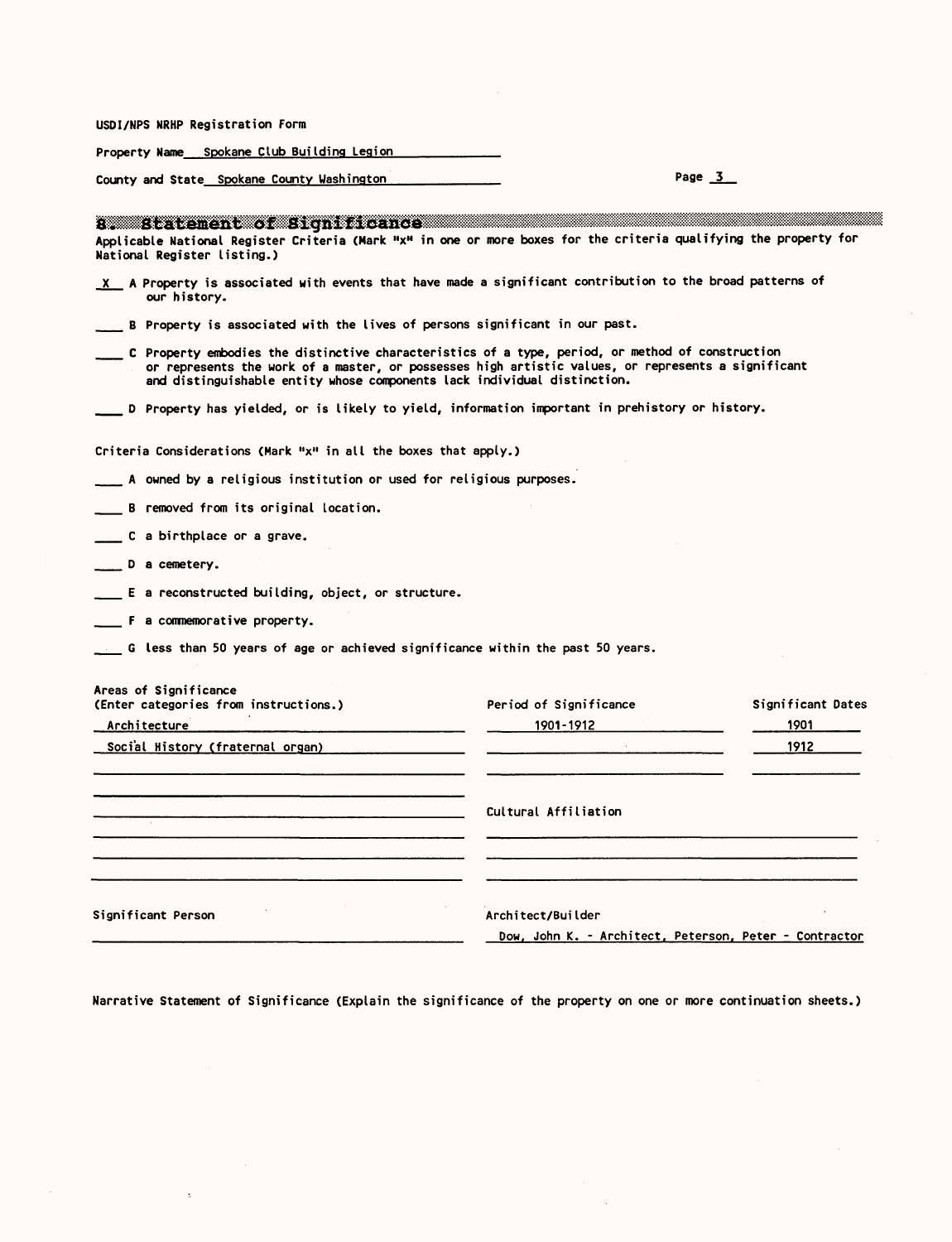| USDI/NPS NRHP Registration Form                                                                                                                                                                                                                                                                                                                                                                                                                                                                                                                                                |                                             |  |  |
|--------------------------------------------------------------------------------------------------------------------------------------------------------------------------------------------------------------------------------------------------------------------------------------------------------------------------------------------------------------------------------------------------------------------------------------------------------------------------------------------------------------------------------------------------------------------------------|---------------------------------------------|--|--|
| Property Name Spokane Club Building Legion Building                                                                                                                                                                                                                                                                                                                                                                                                                                                                                                                            |                                             |  |  |
| County and State_Spokane County Washington                                                                                                                                                                                                                                                                                                                                                                                                                                                                                                                                     | Page $4$                                    |  |  |
| 9. Major Bibliographical References and the communications of the contract of the contract of the contract of                                                                                                                                                                                                                                                                                                                                                                                                                                                                  |                                             |  |  |
| (Cite the books, articles, and other sources used in preparing this form on one or more continuation sheets.)                                                                                                                                                                                                                                                                                                                                                                                                                                                                  |                                             |  |  |
| Previous documentation on file (NPS):                                                                                                                                                                                                                                                                                                                                                                                                                                                                                                                                          | Primary location of additional data:        |  |  |
| preliminary determination of individual listing                                                                                                                                                                                                                                                                                                                                                                                                                                                                                                                                | State Historic Preservation Office          |  |  |
| (36 CFR 67) has been requested                                                                                                                                                                                                                                                                                                                                                                                                                                                                                                                                                 | Other State agency                          |  |  |
| previously listed in the National Register                                                                                                                                                                                                                                                                                                                                                                                                                                                                                                                                     | Federal agency                              |  |  |
| previously determined eligible by the National Register                                                                                                                                                                                                                                                                                                                                                                                                                                                                                                                        | X Local government                          |  |  |
| designated a National Historic Landmark                                                                                                                                                                                                                                                                                                                                                                                                                                                                                                                                        | $\equiv$ University                         |  |  |
| recorded by Historic American Buildings                                                                                                                                                                                                                                                                                                                                                                                                                                                                                                                                        | $\equiv$ Other                              |  |  |
| Survey $\#$ __________________                                                                                                                                                                                                                                                                                                                                                                                                                                                                                                                                                 | Specify repository:                         |  |  |
| recorded by Historic American Engineering                                                                                                                                                                                                                                                                                                                                                                                                                                                                                                                                      | Historic Preservation Office Spokane Record |  |  |
| Record # $\qquad \qquad$ $\qquad \qquad$ $\qquad$ $\qquad$ $\qquad$ $\qquad$ $\qquad$ $\qquad$ $\qquad$ $\qquad$ $\qquad$ $\qquad$ $\qquad$ $\qquad$ $\qquad$ $\qquad$ $\qquad$ $\qquad$ $\qquad$ $\qquad$ $\qquad$ $\qquad$ $\qquad$ $\qquad$ $\qquad$ $\qquad$ $\qquad$ $\qquad$ $\qquad$ $\qquad$ $\qquad$ $\qquad$ $\qquad$ $\qquad$ $\$                                                                                                                                                                                                                                   | Public Library                              |  |  |
| 10. Geographical Data<br>Acreage of property 0.2                                                                                                                                                                                                                                                                                                                                                                                                                                                                                                                               |                                             |  |  |
| UTM References<br>$1$ $1/1$ $4/6/8/7/1/0$<br>5/2/7/8/2/0/0<br>$\frac{3}{2}$ $\frac{1}{2}$ $\frac{1}{2}$ $\frac{1}{2}$ $\frac{1}{2}$ $\frac{1}{2}$ $\frac{1}{2}$ $\frac{1}{2}$ $\frac{1}{2}$ $\frac{1}{2}$ $\frac{1}{2}$ $\frac{1}{2}$ $\frac{1}{2}$ $\frac{1}{2}$ $\frac{1}{2}$ $\frac{1}{2}$ $\frac{1}{2}$ $\frac{1}{2}$ $\frac{1}{2}$ $\frac{1}{2}$ $\frac{1}{2}$ $\frac{1}{2}$<br>Zone Easting<br>Northing                                                                                                                                                                  |                                             |  |  |
| $4 \perp \perp$ $11111$ $111111$<br>2 <u>1 11111</u> 111111<br>See continuation sheet                                                                                                                                                                                                                                                                                                                                                                                                                                                                                          |                                             |  |  |
| Verbal Boundary Description (Describe the boundaries of the property on a continuation sheet)<br>Lot 6, Block 17 resurvey and addition to Spokane Falls as per plat recorded in vol. A of plats, Page 1. Records of<br>Spokane co. WA. The property is at the northeast Corner of Riverside Avenue with 60 feet of frontage and Washington<br>Street with 142 feet of frontage.<br>Boundary Justification (Explain why the boundaries were selected on a continuation sheet.)<br>The boundary includes the lot of which the building totally occupies.<br>11. Form Prepared By |                                             |  |  |
| name/title __H. J. "Jim" Kolva and David Forte, Reasearch Assistant                                                                                                                                                                                                                                                                                                                                                                                                                                                                                                            |                                             |  |  |
| organization <u>Anderson-Kolva-Associates, Inc.</u> __________________________________                                                                                                                                                                                                                                                                                                                                                                                                                                                                                         | date                                        |  |  |
| street & number <u>W. 421 Riverside, Suite 902 _____________________________</u> ____telephone ___(509) 458-6219                                                                                                                                                                                                                                                                                                                                                                                                                                                               |                                             |  |  |
| city or town <u>Spokane</u>                                                                                                                                                                                                                                                                                                                                                                                                                                                                                                                                                    | state WA zip code 99201                     |  |  |
| Additional Documentation and all contracts of the contract of the contract of the contract of the contract of the contract of the contract of the contract of the contract of the contract of the contract of the contract of<br>Submit the following items with the completed form:                                                                                                                                                                                                                                                                                           |                                             |  |  |
| Continuation Sheets                                                                                                                                                                                                                                                                                                                                                                                                                                                                                                                                                            |                                             |  |  |
| Maps<br>A USGS map (7.5 or 15 minute series) indicating the property's location.<br>A sketch map for historic districts and properties having large acreage or numerous resources.                                                                                                                                                                                                                                                                                                                                                                                             |                                             |  |  |
| Photographs<br>Representative black and white photographs of the property.                                                                                                                                                                                                                                                                                                                                                                                                                                                                                                     |                                             |  |  |
| Additional items (Check with the SHPO or FPO for any additional items.)                                                                                                                                                                                                                                                                                                                                                                                                                                                                                                        |                                             |  |  |
| Property Owner (complete this item at the request of the SHPO or FPO.)                                                                                                                                                                                                                                                                                                                                                                                                                                                                                                         |                                             |  |  |
|                                                                                                                                                                                                                                                                                                                                                                                                                                                                                                                                                                                |                                             |  |  |
|                                                                                                                                                                                                                                                                                                                                                                                                                                                                                                                                                                                |                                             |  |  |
|                                                                                                                                                                                                                                                                                                                                                                                                                                                                                                                                                                                |                                             |  |  |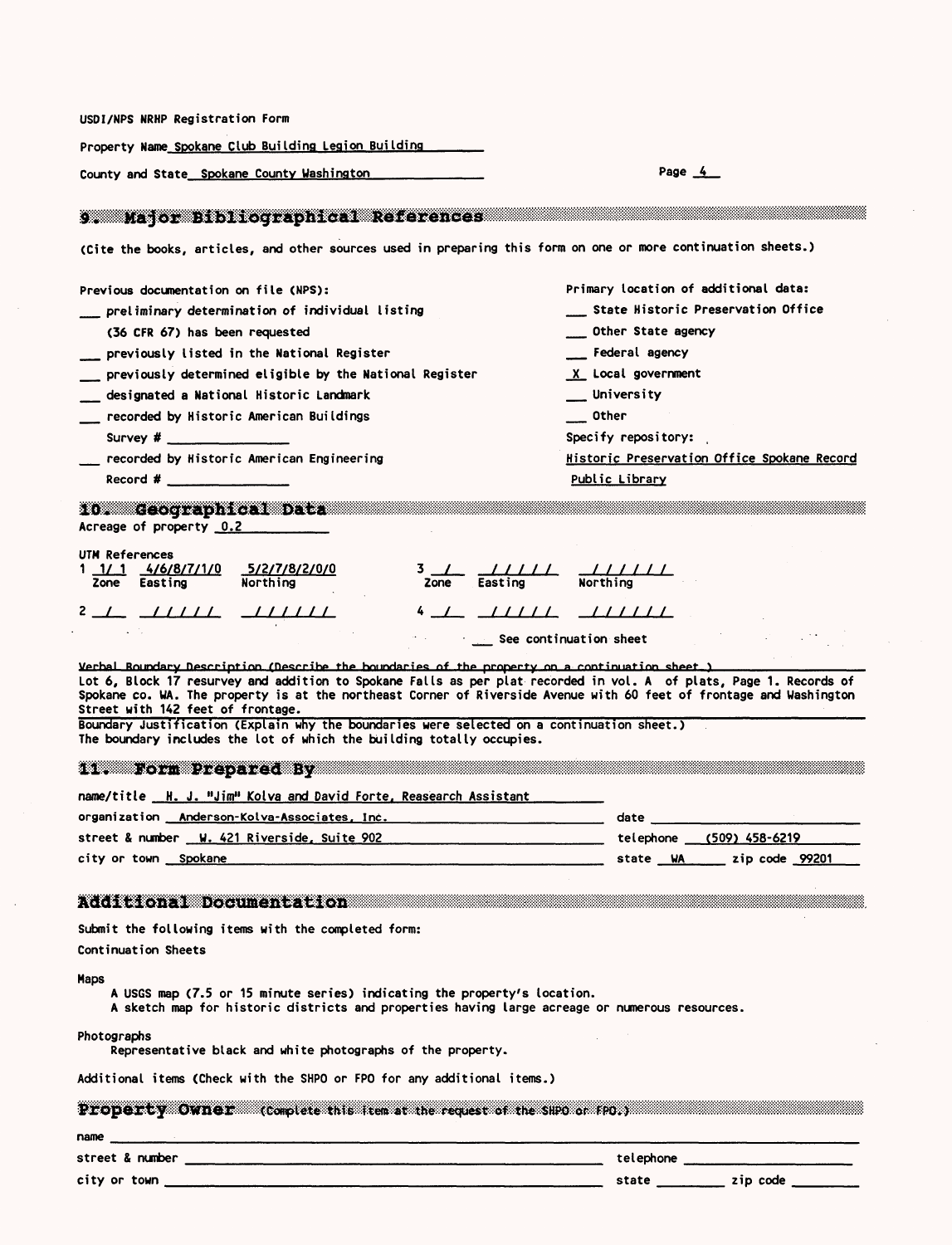United States Department of the Interior National Park Service

**National Register of Historic Places Continuation Sheet**

Section number 7 Page Name of Property Legion Building County and State Spokane County, WA

#### 7. Description

The Legion Building is a five story buff-colored brick and sandstone building, with terra cotta detailing. The basement with basalt ashlar walls, granite piers in the interior corners, and steel I-beam posts (resting on granite bases) and beams provide<br>structural support. The building's symmetrical west facade, The building's symmetrical west facade, centered on the main entry, is along Washington Street. Its sevenbay south facade, also symmetrical, fronts on Riverside Avenue. Rusticated sandstone blocks (painted) face the first and second stories, while the third, forth, and fifth stories are faced with Creme-colored terra cotta balconies, window heads and sills, belt courses, and entablature richly embellish the brick field. Centered over the main entry and extending from the fourth floor balcony to the ornate terra cotta entablature is a Ionic colonnade of colossal order. A brick parapet completes the Behind the parapet wall is a flat built-up tar<br>roof and partial sixth story. Two brick chimneys are composition roof and partial sixth story. at the north end and show evidence of the original steep mansardroofed sixth story that was destroyed by fire. The east and north facades are plain and unremarkable.

At the northeast corner of Washington Street and Riverside Avenue, the Legion Building fully occupies a 60' X 142' lot with a northsouth longitudinal axis. The building is five stories and approximately 74 feet from grade to the top of the parapet. (It originally had six stories and an attic within a tall mansard roof that rose to a total height of 105 feet.)

A fire in 1939 destroyed the roof which was never rebuilt. Furthermore, all detailing above the parapet was removed. This included ornate terra-cotta-faced dormers which extended flush with the parapet wall from the top of the entablature. The dormers were aligned over the three-window grouping in the center of the south facade and the three-window groupings flanking the entry on the west facade. The extant parapet balconies fronted the three dormer groupings. Stacked over the center bay of the three-bay group was a second story barrel-vaulted dormer. The one-story flanking bays were delineated by an open balustrade. Flanking barrel vaulted single-story dormers, spaced one bay-width, completed the ensemble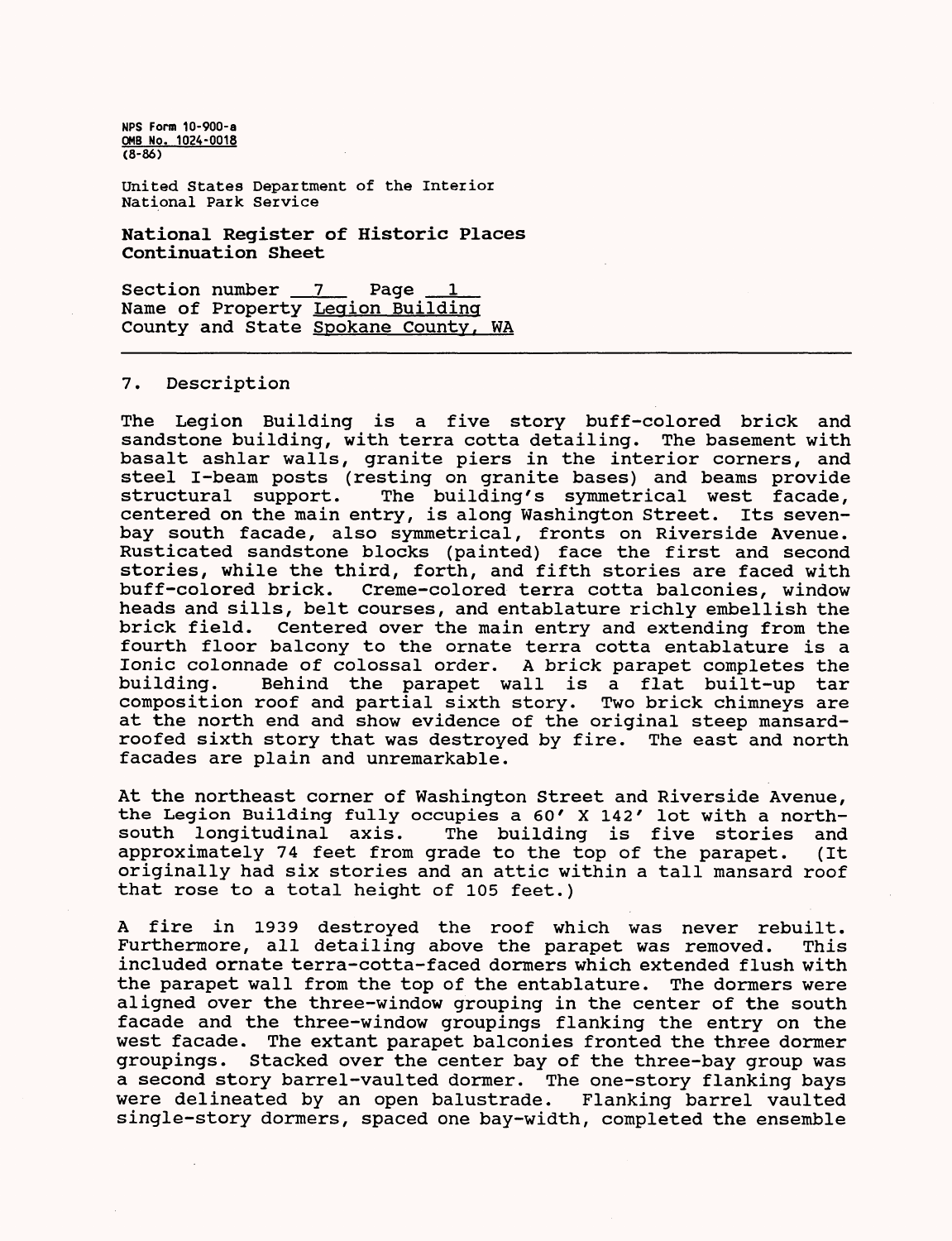United States Department of the Interior National Park Service

National Register of Historic Places Continuation Sheet

Section number 7 Page Name of Property Legion Building County and State Spokane County. WA

(their positions are evidenced by vertical terra cotta strips in the parapet). Semi-circular pediments with a shell pattern inside and a single leaf acroterium at the top adorned the dormers. The dormers, set against the green tile mansard roof, embellished and dramatically crowned the building.

The basement is basalt ashlar, random range, quarry faced. Seven large granite blocks are stacked to form piers at each of the building corners (quarry faced). Large granite blocks (9" X 24" X 24 ") are also used as bases to support the steel I-beam posts that form the structural framework of the building. Concrete is used for the basement floor and brick and stone for the dividing walls. Lath and plaster cover the ceiling. The north end of the basement is occupied by the no-longer-used twin William's Brothers boilers and coal storage. Otis elevator motor and cable drums are in an adjacent room. The remaining rooms were used for storage.

The first and second floors of the west and south facades are faced with dressed sandstone ashlar in 12-inch-wide courses (painted buff-gray color). The top of each stone is dressed with a 2-inch wide, 1-inch deep channel to create the rustication. Joints are 1/4" mortar. The ground floor contains three equally-divided shop bays along the south side, and two shop bays on the west side. Since the southwest corner bay fronts on Riverside, the two shops fronting Washington are north of the main entry. (The original plans indicated three shop bays north of the main entrance.)

All the original first floor door and window sash have been removed or covered. The transom windows above the fixed metal sash display windows (original sash replaced by aluminum) have been covered or replaced by a variety of materials. These include signage, opaque green and gray-green glass panels (c. 1948), T-lll plywood, wood and metal frame glass, painted corrugated metal, etc. The Time Jewelry, north of the main entry, and the shop at the southwest corner retain the materials from a circa 1948 remodel of the street level shops and main entry. The remaining fronts, doors and windows have been altered over the years by a variety of users.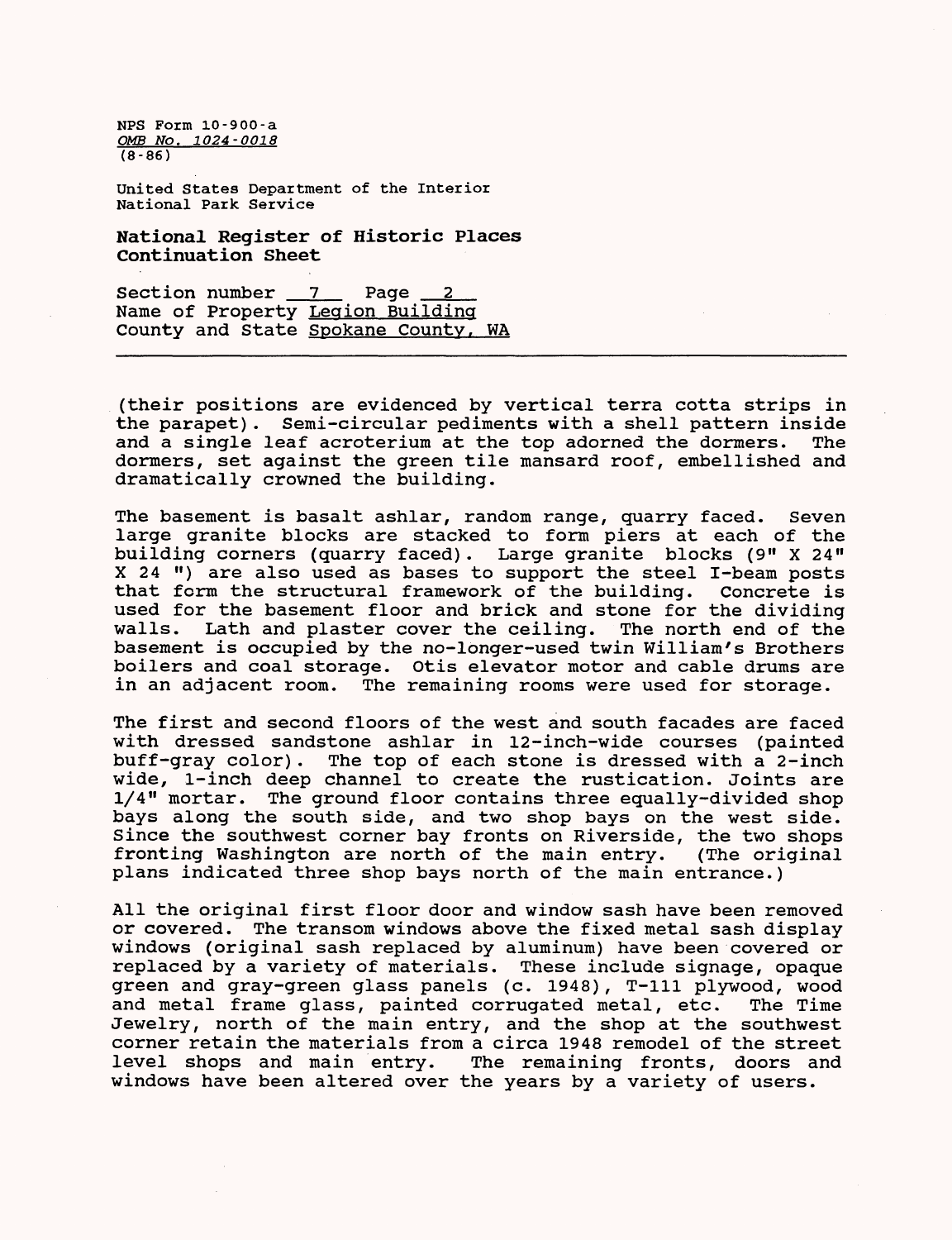United States Department of the Interior National Park Service

National Register of Historic Places Continuation Sheet

Section number 7 Page 3 Name of Property Legion Building County and State Spokane County. WA

The building's main entry, centered in the west facade, is composed two glass entry doors, separated by a fixed glass panel of the same<br>size. Flanking the doors and extending to the top of the opening size. Flanking the doors and extending to the top of the opening<br>are six-panel glass sidelights. Over the doors and between the Over the doors and between the sidelights is a glass transom panel divided into six segments (two columns and three rows). Framed by aluminum sash, the entry doors are inset from the facade. This arrangement, completed circa 1948, is the third configuration for the main entry. The first consisted of a three semi-circular arched sections (small-large-small) divided by square columns. Two steps provided access to the main entry landing (the entry is now at grade). A balcony similar to those extant was above the entry but was removed during the second version of the entry. This version also removed the semi-circular Remaining were the pilasters which framed a triple-door central entry (large arch) and fixed glass panels on each side (small arches). (A 1938 Spokesman Review photograph shows the second version of the entry.) In the 1948 remodel, the columns were removed and replaced by the round steel support columns covered with "stream-lined" aluminum cloaks (now painted black). The tops of the steel columns are exposed. The original carved stone pilasters at the corners of the entry remain. Details include honeysuckle foliation and egg and dart molding on the capitals and bead and reel molding around the recessed vertical panel of the pilaster shafts.

The arrangement of the west facade's first floor is asymmetrical. South of the main entry is a single door opening (approached by two sandstone steps and covered with plywood) and two display window bays divided by a rusticated stone pier (access on the south facade). The original transom windows have been covered with opaque glass panels, alternating rows of gray and gray-green. North of the main entry is the Time Jewelry shop with a centered two door entry (aluminum-framed glass panel) and one display window on each side. North of Time Jewelry is a smaller shop bay that is vacant. This bay consists of a centered wooden door with flanking glass block walls and display windows that are painted (this space has historically been either a restaurant or tavern). The original transoms are covered with a variety of materials.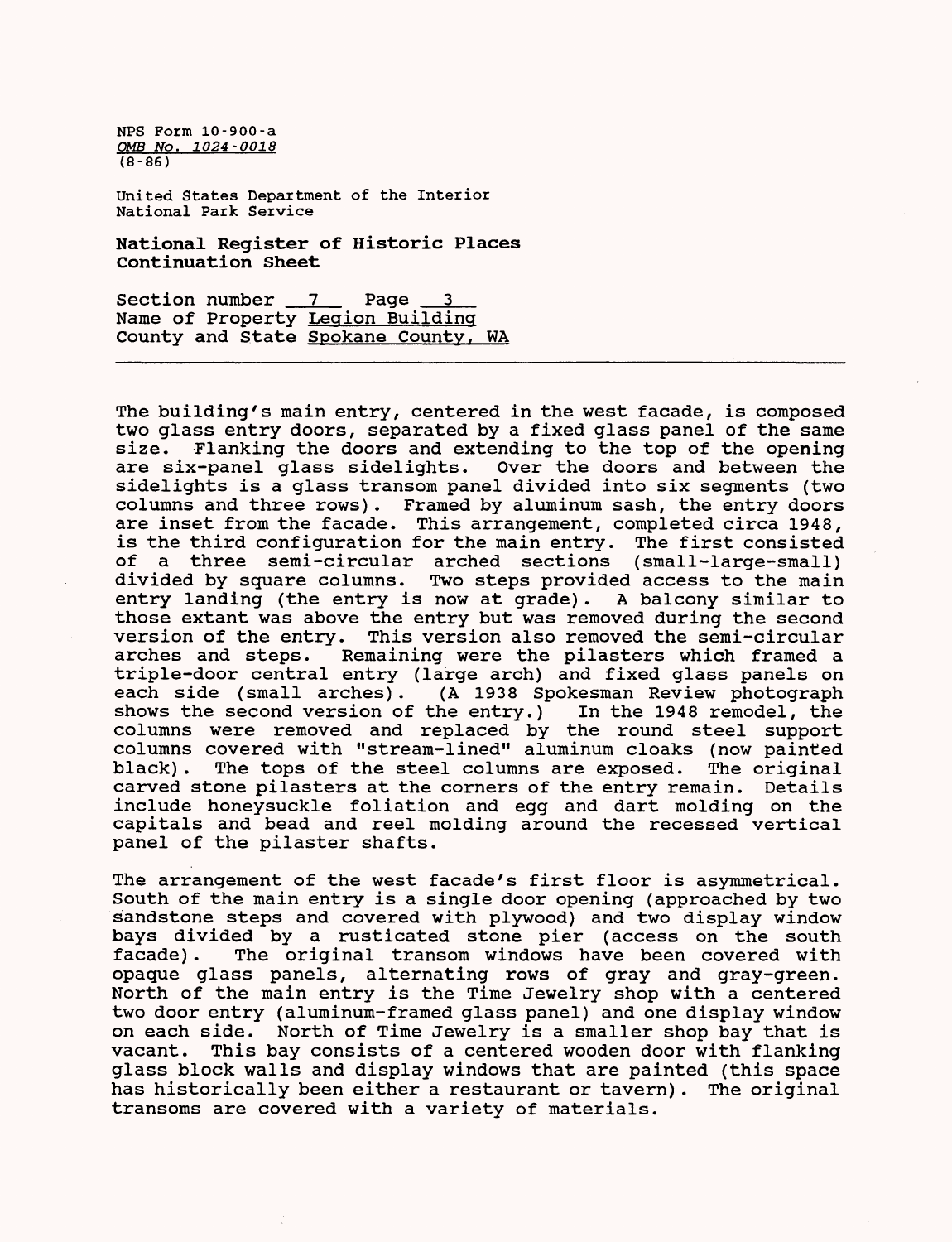United States Department of the Interior National Park Service

National Register of Historic Places Continuation Sheet

Section number 7 Page 4 Name of Property Legion Building County and State Spokane County, WA

The second story windows of both the west and south facades are one-over-one double hung wood sash (as are all the original upper story windows). Within the symmetrical south facade are three center bays with a pair of flanking bays over each of the corner shop fronts. This arrangement extends through the fifth story.

The west facade's second story bays are essentially symmetrical. Over the centered entry are three window bays. Two-bay sections flank the entry and are, in turn, flanked by three-bay sections. Outboard of the three bay sections are two bays at the north end and a single bay on the south end. A single small window opening<br>is inboard of the single southerly window. The eight northerly is inboard of the single southerly window. windows have been replaced with fixed single-light metal sash.

Detailing of the window openings varies depending on relationship to other decorative features such as belt courses and balconies. The same relationships apply to both the west and south facades. The sides of the second story windows are framed by rusticated stone integral to the facade. Individual, slightly-projecting flat stone sills are beneath each of the windows in the single and triple bay groups, and a common sill is beneath the paired bays. The flat-arched window heads of the second floor are voussoirs defined by rustication which incorporates the two top stone courses of the second floor. A projecting flat terra cotta (light gray) belt course divides the stone-faced lower floors and the brick upper floors.

The third, fourth and fifth stories of both the south and west facades are articulated above the dividing belt course. This is accomplished by recessing eight inches from the facade plane the bays flanking the centered main entry on the west facade and the corner bays of both facades. The result is the apparent projection of the central entry and the two three-bay sections on the west and the centered three bay section on the south. The projecting balconies of the fourth floor and parapet accentuate these bays.

The third floor windows, arranged identically to those of the second floor, extend from a molded terra cotta belt course (sill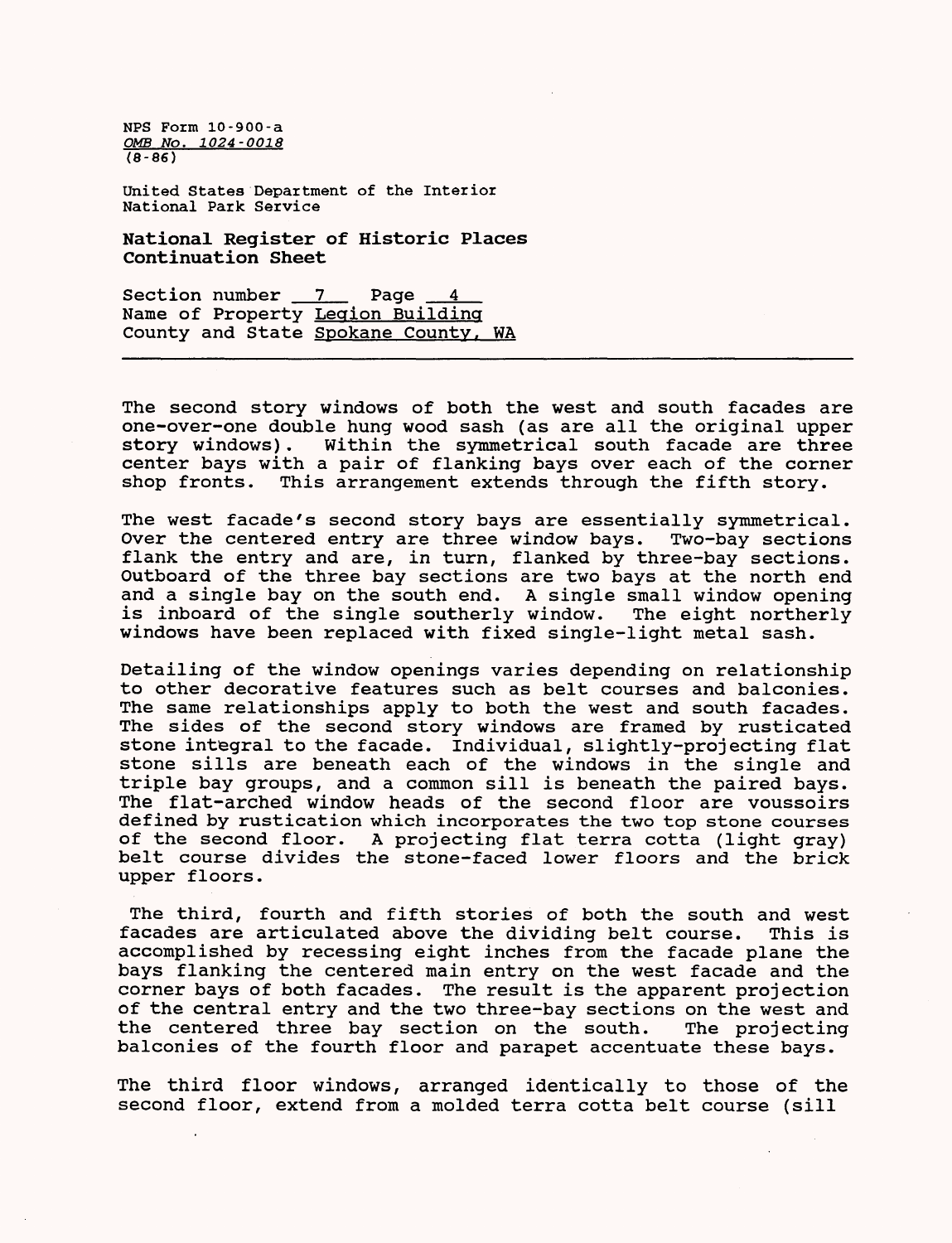United States Department of the Interior National Park Service

National Register of Historic Places Continuation Sheet

Section number 7 Page Name of Property Legion Building County and State Spokane County, WA

line) set 2-feet-4 inches above the terra cotta course that divides<br>the stone and brick sections. The sides of the openings are The sides of the openings are integral to the common bond brick facade. Flat arches framed by terra cotta molding which extends beyond the jambs frame the paired and the single windows bays. The molding includes, beneath a projecting head, a raised pattern in the form of a narrow ribbon which connects square involutes located above each window corner. The moldings of the paired windows encompass both openings. The windows beneath the balconies are headed by voussoired brick (alternating double stretchers and single stretchers with headers flanking) in a flat arch. The four consoles supporting the balcony partially frame and separate the three window bays.

The arrangement of the fourth and fifth floor windows of the west facade are slightly different than the lower floors. This results from the two story colonnade over the main entry which begins on the third floor balcony. Since its 27-foot width is greater than the entry bay, the flanking two-bay arrangement on both the fourth and fifth floors has been reduced to single window bays that are centered in the sections. In addition, the small window openings on the second and third floors of the south corner have been eliminated. The configuration of the remaining bays and the sash is the same as for the lower floors. The wall behind the colonnade is recessed approximately seven feet to form a loggia. Within each of the fourth and fifth floor walls are three paired-wood sash windows. The openings extend the same height and are the same width of the windows of the flanking bays, but they are divided and hinged vertically to form a sash pair which opens from the center, and topped with transom windows.

Ornate terra cotta detailing embellishes the south and west facades. Sills and arch moldings are described above. Beginning at the demarcation of the rusticated stone facing and brick facing is a light gray terra cotta belt course (all other terra cotta is cream colored). Above this flat course is a projecting terra cotta molding along the recessed sections of the facade. This course is omitted along the three-bay sections that are flush with the facade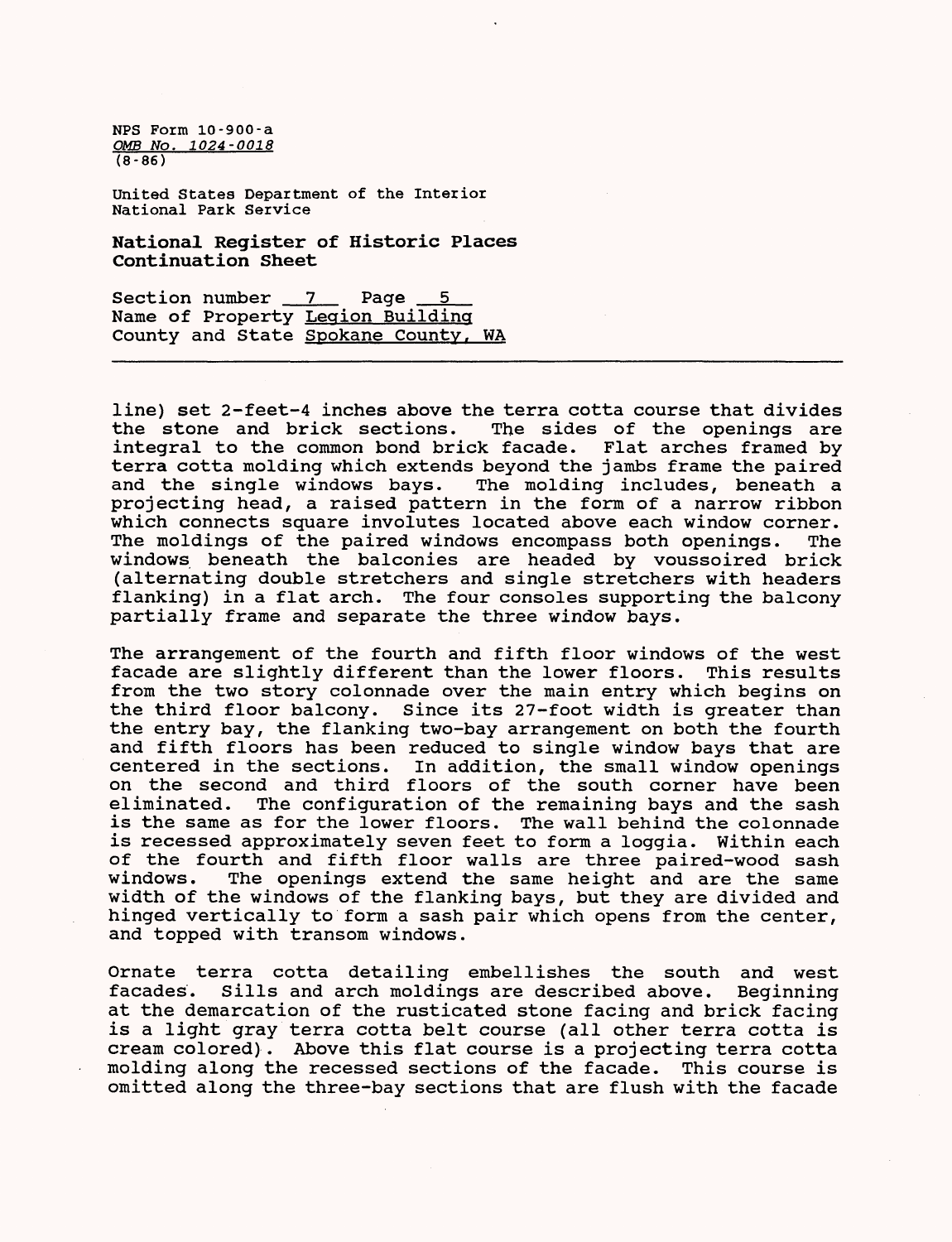United States Department of the Interior National Park Service

National Register of Historic Places Continuation Sheet

Section number  $7$  Page  $6$ Name of Property Legion Building County and State Spokane County, WA

plane. A terra cotta belt course molding above the dividing belt course and forming the third story window sills noted above.

Dominating the west facade, over the main entry is a massive fourth floor balcony from which rises an Ionic colonnade of colossal order<br>that extends to the terminating entablature. Four foliated that extends to the terminating entablature. consoles support a three-section balcony - with six balusters in each section, divided by square pedestals, and topped by flat terra cotta rails. At the facade plane are four fluted columns topped by Roman Ionic order capitals. At the fifth floor level, segmentalarch wrought iron balconies are between and appear to be supported by the columns.

Balconies are also in the two three-bay sections of the west facade and of the three bay section of the south facade on the fourth floor and the parapet. Although configured identically, these balconies are smaller, at 18 feet wide, than the main balcony. At the fourth floor level on the west facade is a wide molded belt course between the balconies. (The terra cotta consoles, balusters, and rails are deteriorating by cracking a spalling.)

Terminating the facade is a wide terra cotta entablature consisting of a molded architrave, plain frieze, block dentils, egg and dart molding, and acanthis leaf brackets. Beneath the projecting cornice and between each bracket are square coffers adorned with rosettes. The motif seems to blend Ionic and Corinthian elements.

Atop the cornice is a brick parapet wall which, in addition to the aforementioned balconies, is divided by vertical terra cotta posts. These posts mark the location of the former parapet-level dormers that were removed after the 1939 roof fire. The original terra cotta coping has been removed (or covered) by painted metal flashing.

The east and north facades are brick without significant detailing. A two-story building is along the east side. The facade is common brick with several window openings corresponding to the stairway,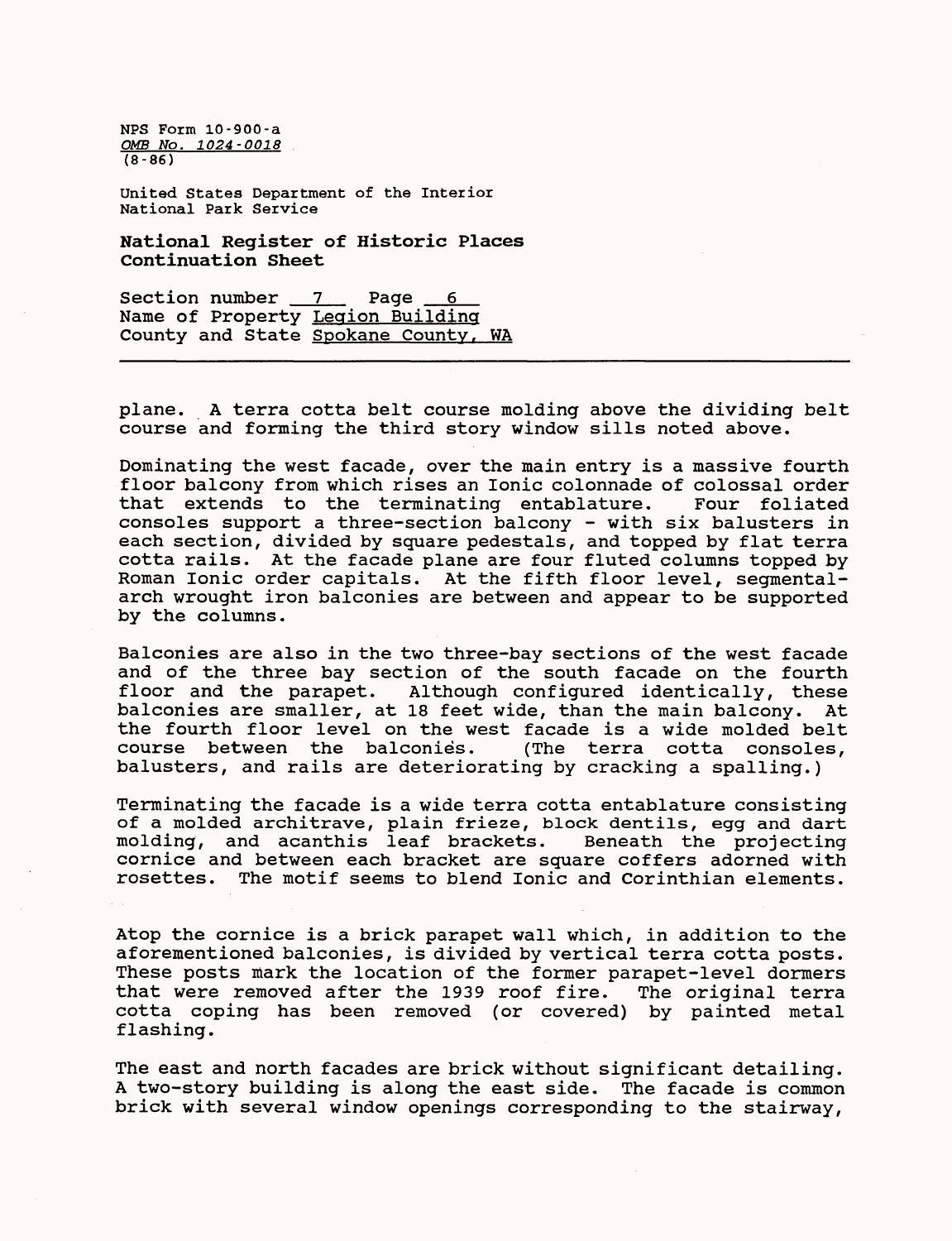United States Department of the Interior National Park Service

National Register of Historic Places Continuation Sheet

Section number 7 Page 7 Name of Property Legion Building County and State Spokane County, WA

and sporadically, fifth and sixth floor rooms. The north facade is along an alley and has a door and two high window openings on the first floor. Five windows (groups of two sharing a sill, and three sharing a sill) and an emergency exit door are on the second story<br>(door is on west end). The exit door replaced and widened an The exit door replaced and widened an original window opening that was approximately half the size of the others. An identical window is intact, directly above, on the third story. With the exception of the west window of the fourth With the exception of the west window of the fourth story, the configuration of the remaining window groups of the third and fourth floors is the same as the second floor (sills extend beneath all the bays except the west end). On the fourth extend beneath all the bays except the west end). floor, the western window is the same size as the others of that<br>floor. The fifth floor two bays aligned over the two eastern bays The fifth floor two bays aligned over the two eastern bays of the lower floors, and three individual bays. The sash are wood<br>one-over-one double-hung. The top of the openings are segmental The top of the openings are segmental arches with four rows of voussoired headers. Sandstone sills are beneath the windows of the first and second stories. White terra cotta is used for the sills beneath the third, fourth, and fifth stories windows. The fifth story window openings are formed by the terra cotta entablature which terminates the building.

Rising approximately 31 feet above the parapet at the north end of the building are two red brick chimneys. White terra cotta molding with dentiled projecting cornices cap the chimneys. They exhibit evidence of the former roof line.

#### Interior

The second and third floors which were originally the Hotel Assemblee have been completely altered and retain no integrity. The fourth and fifth floors, although having been altered, retain varying degrees of integrity. The predominant feature of the fourth floor is the central hall which is distinguished by white hexagonal tile edged by a fretwork of black and white square tiles. Marble base strips and oak trim (painted) contribute to the richly detailed corridor. Also contributing to the character of the hall are oak glass panel doors with original hardware, glass panel transoms, and glass panels flanking the doors.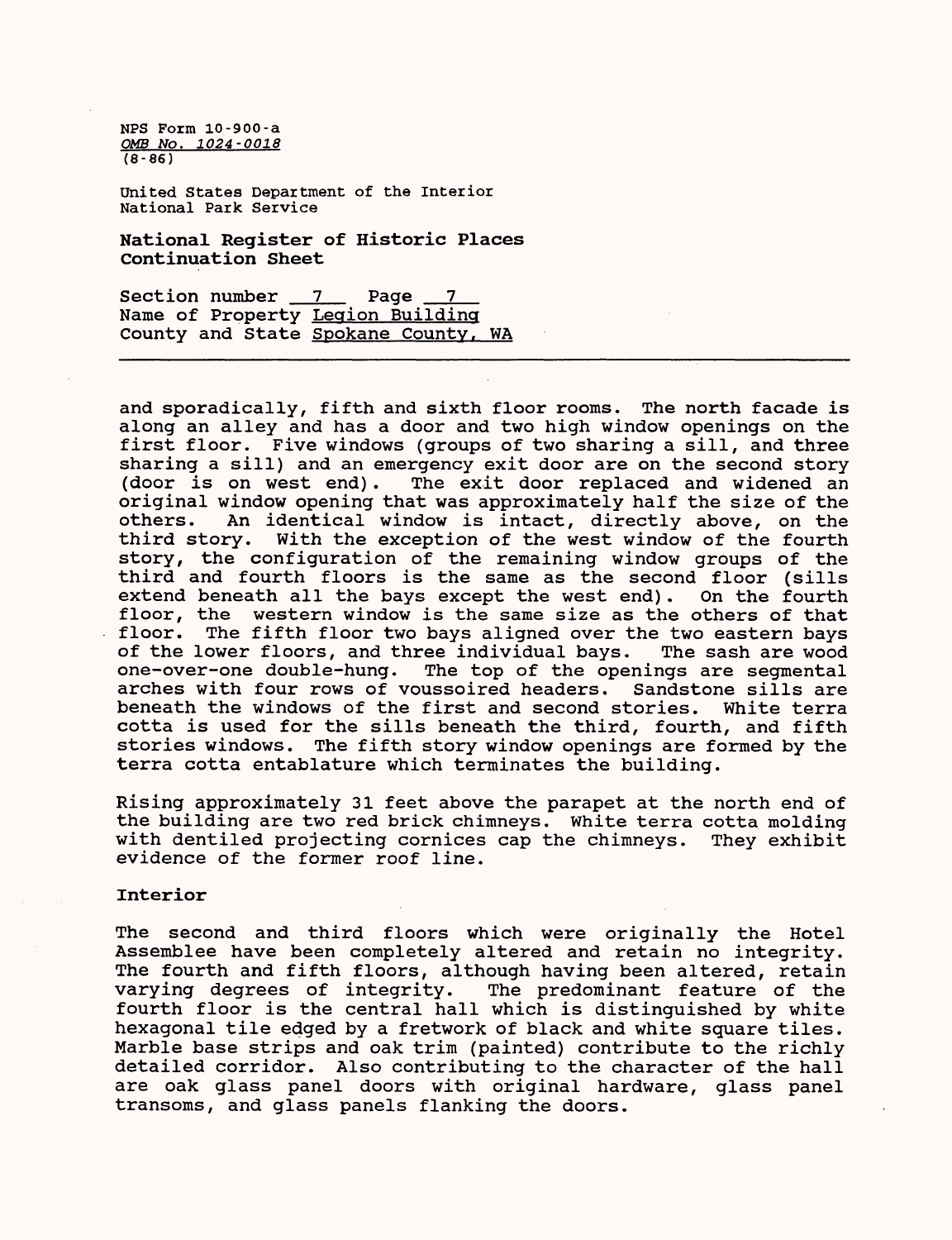United States Department of the Interior National Park Service

National Register of Historic Places Continuation Sheet

Section number 7 Page 8 Name of Property Legion Building County and State Spokane County. WA

An open stairwell of pine connects the fourth and fifth floors. The original drawings indicate that the stairs have been repositioned adjacent to the south of the original location.

The ascent from the fourth to fifth floor is via a relatively plain stairway that emerges on a landing beneath a low arched oak trimmed nook. The nook opens to a magnificently detailed oak "grand stairway" that climbs to the remnants of the sixth floor. segment of stairway and carved oak posts and beams, bridges back to the original Spokane Club. Based on original floor plans and photographs, it is apparent that the original landing over the nook, as well as the nook itself were shortened, and that the vertical run from the landing to the sixth floor was shifted to replace the landing. This was done to accommodate the addition of a second elevator to the south of the original. Nonetheless, the integrity of design and craftsmanship remains strong.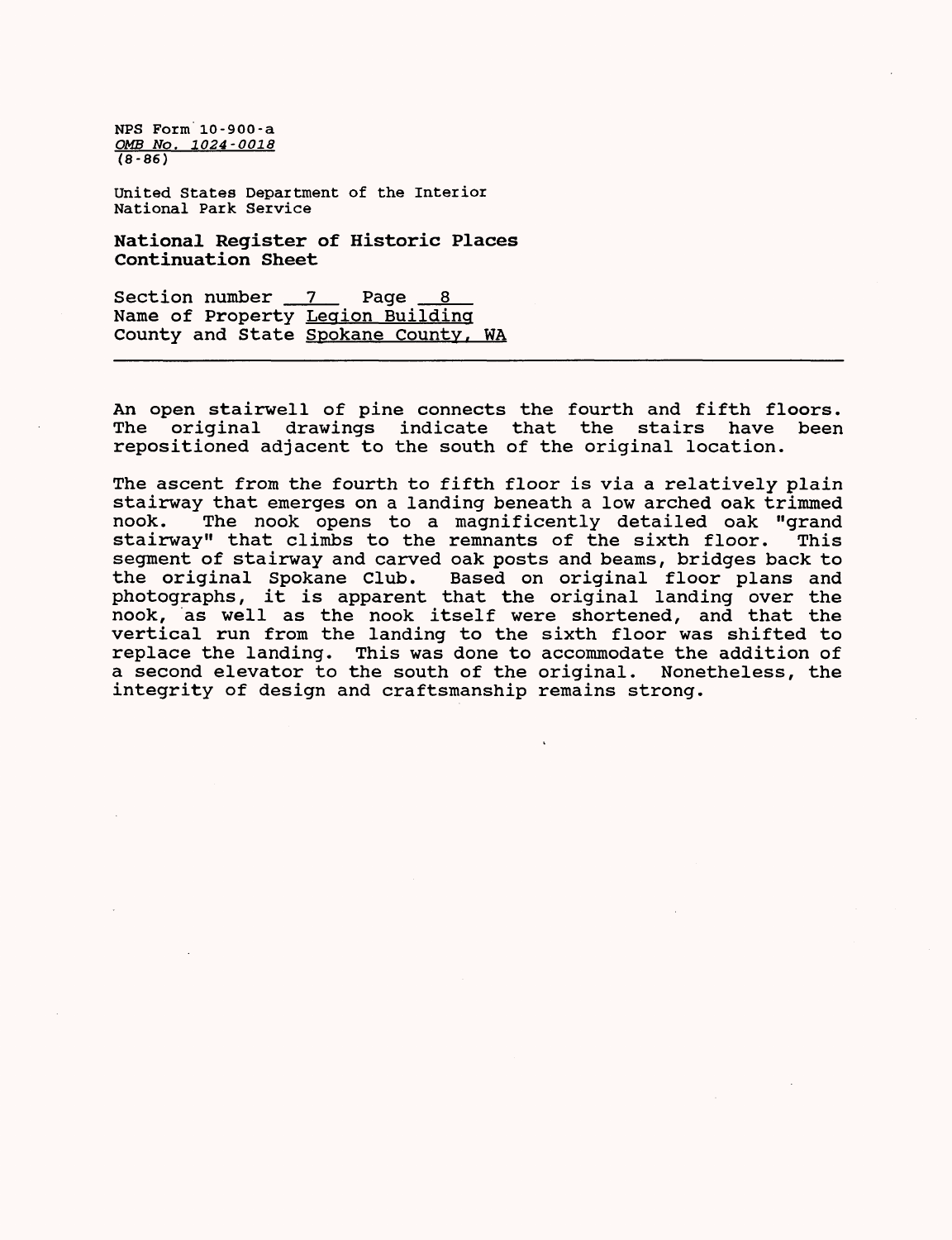United States Department of the Interior National Park Service

National Register of Historic Places Continuation Sheet

Section number 8 Page Name of Property Legion Building County and State Spokane County. WA

Built by businessman, mining tycoon, and yachtsman F. Lewis Clark to house the Spokane Club, the building is significant on the local level for architecture and its associations with the commercial and<br>social/fraternal growth of the city. The building is a social/fraternal growth of the city. The building is a manifestation of the wealth generated by the Coeur d'Alene mining district, and of the most significant period of the city's growth. F. Lewis Clark, a charter member of the Spokane Club, offered to the Club a building which would house its membership and bear its name. His intent in hiring J.K. Dow as architect was to build and furnish one of the finest club quarters on the west coast. Built at the same time as the Empire State Building (NHR) , also owned by Clark and his partner Charles Sweeny and designed by J.K. Dow, the Spokane Club Building touted fireproof structural steel structural construction and high speed electric elevators. Thus, along with the Empire State Building, it was one of the first two buildings in Spokane to incorporate these elements of the modern technological era.

Architecturally, the symmetrically-arranged building is well proportioned and richly detailed in the Renaissance Revival mode. Grounded by stately rusticated stonework which transitions to a buff brick field .festooned with terra cotta molded balconies, an Ionic colonnade of colossal order, belt courses, windows sills and heads, the building terminates in an ornate molded entablature with an overhanging cornice. The components combine into a building that has no parallel in the downtown core. Unfortunately, a fire in 1939 caused the removal of its original effusively ornate dormer-encrusted French roof of green Akron tile. The building was truncated at the existing parapet which is now capped by painted metal instead of its original molded terra cotta coping. In spite of the loss, it retains good exterior integrity and remains a significant and important downtown building.

Even though the interior has been significantly altered by various transitions in use, the fourth floor retains elements from the remodel of the former Spokane Club apartments to offices in 1913, and the fifth floor retains elements from the original Spokane<br>Club. The fourth floor hallway retains its original octagonal The fourth floor hallway retains its original octagonal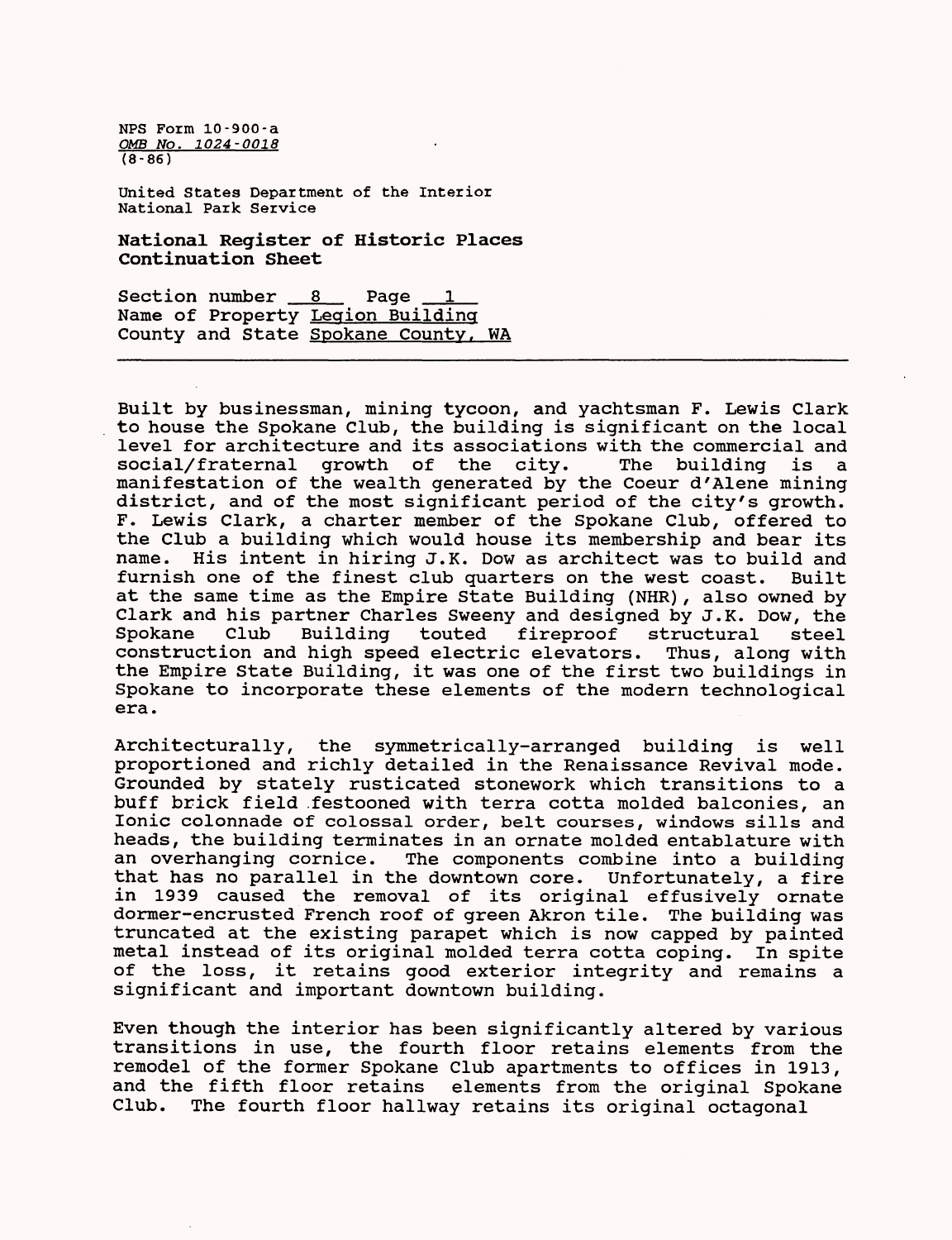United States Department of the Interior National Park Service

National Register of Historic Places Continuation Sheet

Section number 8 Page Name of Property Legion Building County and State Spokane County, WA

white tile, embellished by an edge strip of square black and white tiles in a fretwork pattern, terminated by a marble base molding. Also intact are the original office fronts along the west side of the hallway with glass panels, oak doors and trim and glass transom (These features most likely date from 1912-1913 when the original Spokane Club apartments were remodeled and converted to The fifth floor contains the altered, but the largely intact grand Spokane Club stairway between the fifth and sixth floors. The extant stairway, posts and beams, and other moldings are exquisite elements of the original Club. Octagonal end posts dripping with foliation, spindle balusters, deeply paneled beams, capitals adorned with egg and dart and dentil moldings, foliated brackets, and cove corners accentuated by molded oak trim still convey the lush ambiance of the formerly elegant grand entry.

Although having retail uses on the street level, the building was built as a men's club and a hotel. The Club occupied the fourth, fifth and sixth floors. The fifth and sixth floors, especially, The fifth and sixth floors, especially, created the rich ambiance appropriate for Spokane's finest club. Indeed, the local press extolled the well appointed club as one of the best in the west. The tenancy of the Spokane Club in the building was short and by 1912, the Club had moved to its new Kirtland Cutter-designed building on the west side of the business district. The Chamber of Commerce and businesses occupied the fourth and fifth floors of the building while the Assemblee Hotel continued to operate on the second and third floors.

As a legacy of the social, fraternal, and commercial order of Spokane, as the original Spokane Club Building, and later as the Chamber of Commerce Building, the Legion Building is associated with the economic progress of Spokane. The period 1900 to 1910 was one of flamboyant growth, both in population and in grand buildings, for the city. The population increased from 36,000 to over 100,000 during this span. Mining, lumber, and railroad tycoons were making their mark on Spokane through robust building. Clark's. and Sweeny's Empire State Building, the Button Building, Paulsen Building, Old National Bank Building, Carnegie Library, Federal Building, and others proclaimed Spokane as a rising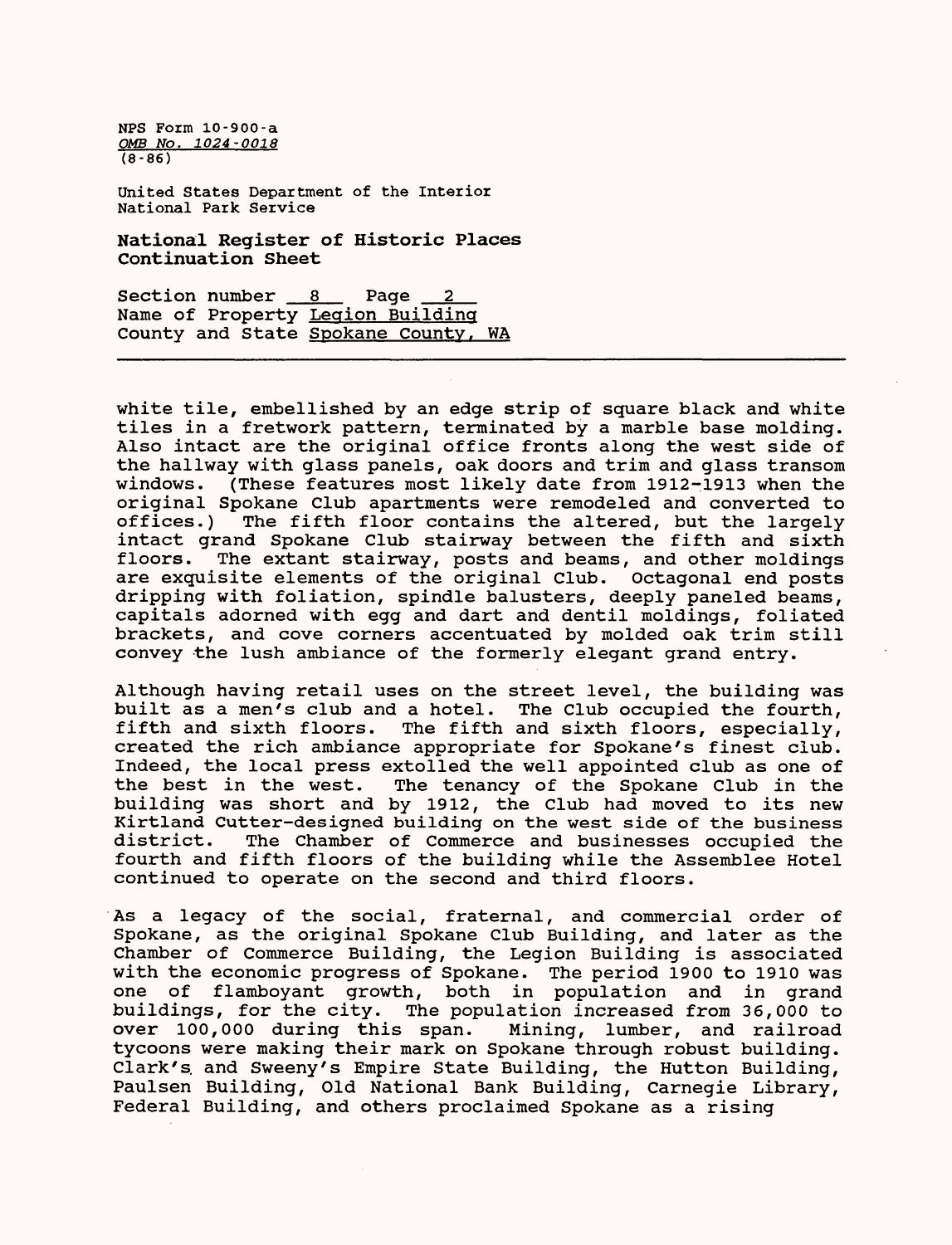United States Department of the Interior National Park Service

National Register of Historic Places Continuation Sheet

Section number 8 Page Name of Property Legion Building County and State Spokane County, WA

business and cultural capital of the Inland Northwest. Clark's Spokane Club Building, built within one year his elegant commercial edifice, the Empire State Building, was his eloquent pronouncement of Spokane's social/cultural position. With its soaring Frenchroof and its elaborately detailed dormers, the building made as grand a mark on the Spokane skyline as the Spokane County Courthouse and the Spokesman Review Building.

Several prominent buildings from the same era as the Spokane Club/Legion Building are nearby and support its position. The seven-story Hutton Building (1906, NHR) is one block south, the two Paulsen Buildings are kiddy-cornered at Riverside and Washington (15-story, 1928 and 11-story, 1906) , the Old National Bank Building (15-story 1909) is one block west, and the Jensen Byrd Building (7 story, 1905) is one/half block east. These buildings represent the<br>boom in Spokane's commercial skyline. The 1906 J.K. Dow-designed boom in Spokane's commercial skyline. Paulsen Building, cloaked in rusticated terra cotta, was Spokane's first skyscraper and boasted the largest cornice west of the Mississippi. The 1909 ONB Building, clad in white terra cotta, was designed by Burnham and Root of Chicago. The Hutton Building, also designed by Dow, in buff brick with terra cotta trim includes a main entry embellished by an architrave consisting of four engaged fluted Ionic columns supporting an entablature topped with an open<br>balustrade. This entry element is quite similar to that of the This entry element is quite similar to that of the Spokane Club/Legion Building.

Other Second Renaissance Revival buildings in the downtown area include the Federal Building (NHR, 1908) at 904 West Riverside, the Roman Catholic Chancery (1910, remodeled 1923) at 1023 West Riverside, and former Elk's Temple at 1116 West Riverside (1920).<br>Each building is distinctive, each possessing unique distinctive, each possessing unique characteristics that contribute to their place in Spokane's The combination of elements composing the loggia above the main entry of the Spokane Club/Legion Building is not duplicated in these other buildings. The projecting fourth floor balcony and Ionic colonnade of colossal order which rises through the fifth floor to a richly detailed entablature characterize the imposing stature of the building.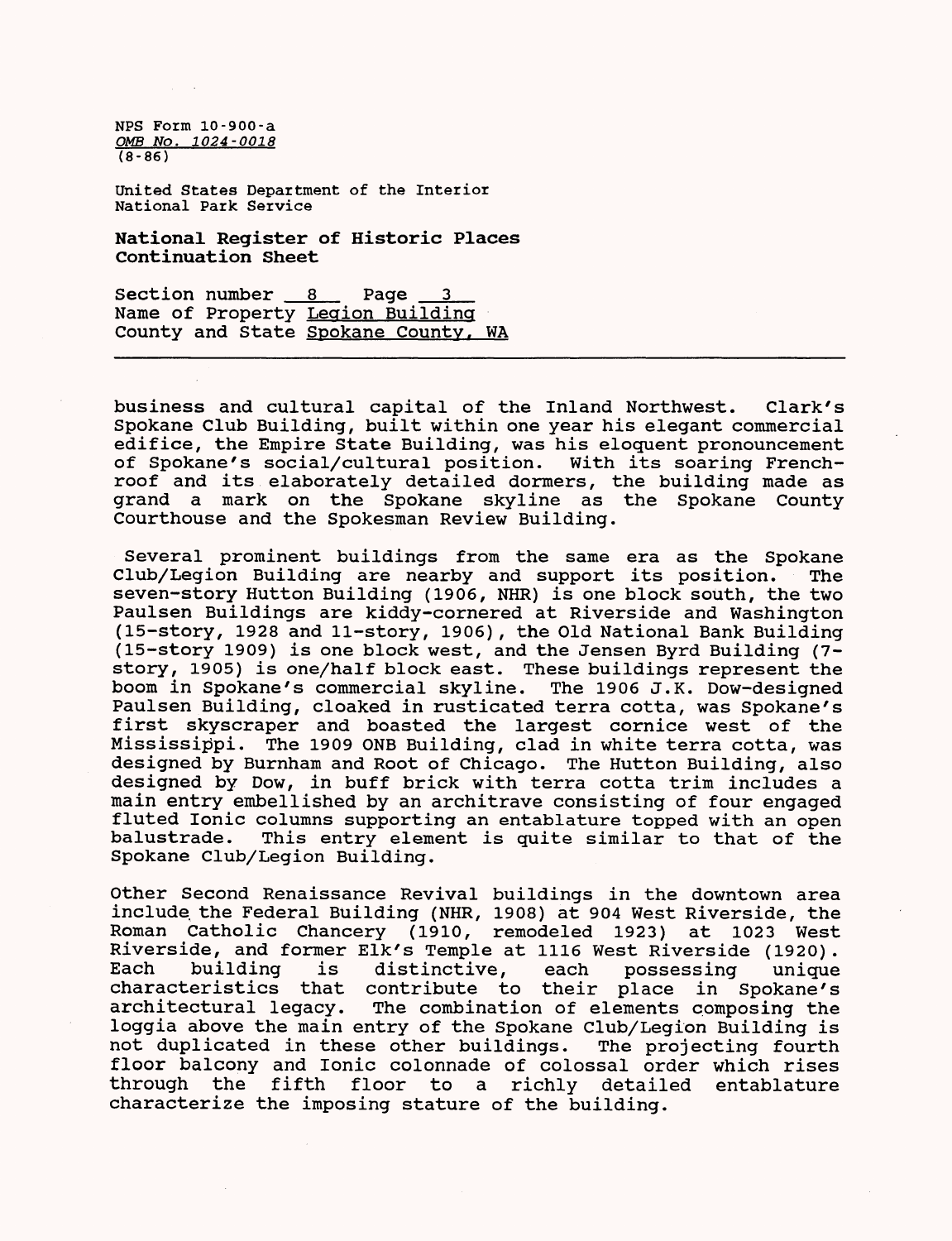**united States Department of the Interior National Park Service**

**National Register of Historic Places Continuation Sheet**

Section number 8 Page Name of Property Legion Building County and State Spokane County, WA

#### BUILDING OWNER/BUILDER

F. Lewis Clark was born in Bangor Maine in 1861 to a prominent New England banking family. After graduating from Harvard in 1883, Clark ventured west to Spokane to found the C & C Flour Mills along the bank of the Spokane River. (In 1904 his original mill and the Post mill were destroyed by fire; he built a new brick and stone mill, the Spokane Flour Mill.) He also found fortune with his partner Charles Sweeny, in the rich mines of the Coeur d'Alene's. It is reported that a single deal brought the partners \$13,000,000. In 1890 Clark was president of the Spokane Industrial Exposition. The Illustrated history of Spokane County (Edwards, 1900) listed Clark as vice presidents of Washington Water Power Company, the Spokane Country Club, and Exchange National Bank. He was also a charter member of the Spokane Club.

Clark was not only a prominent businessman he was also known as a bon vivant, aristocrat, world traveler, and yachtsman. At the helm of the "Spokane," Clark raced in royal regattas and was guest of and was presented second place trophy cups by Kaiser Wilhelm of Germany. In Spain he won three cups and was feted by King Alfonso.

His real estate ventures besides the Spokane Club, considered one of the finest non-commercial structures in the city, included the Empire State Building (NHR, West 901-905 Riverside) built in 1900 and considered one of Spokane's finest commercial structures. Clark believed in having the best in terms of both technology and design. His Empire State Building completed a year ahead of the His Empire State Building completed a year ahead of the Spokane Club Building was touted as the first fireproof building in Spokane. Both buildings boasted fire proof Carnegie steel-framed<br>structure and modern electric elevators. Indeed, in Western structure and modern electric elevators. Progress, in an article entitled "Spokane, Washington, The Queen of the Inland Empire (Murphy, 1902) stated: "The Empire State and Spokane Club Buildings would grace any city in the land for they represent the latest and finest type of construction, no luxury, convenience or comfort being spared in their erection." The article included photos of both buildings.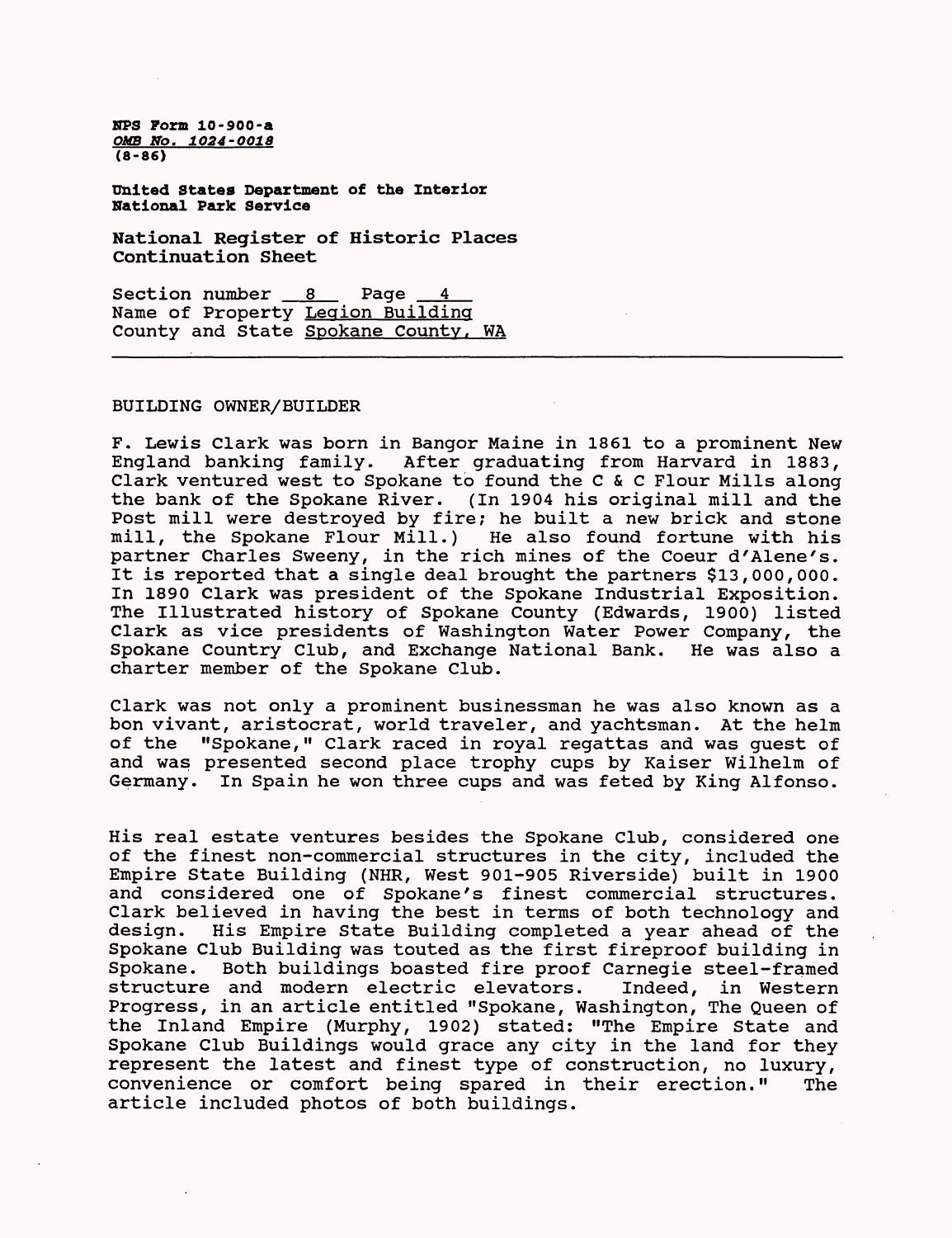**united States Department of the Interior National•Park Service**

**National Register of Historic Places Continuation Sheet**

Section number  $8$  Page Name of Property Legion Building County and State Spokane County. WA

Mr. Clark mysteriously disappeared in Santa Barbara 1914; he was last seen on the night of January 16th. Only his hat was found in the surf the following day.

#### **ARCHITECT**

John K. Dow, although some sources list Charles Z. Hubbell as architect or jointly as architect, is the name lettered on the plans for the "Spokane Club Building," August 7 '00.

Dow was born in Gaylord, Minnesota in 1862. He arrived in Spokane Here he practiced on his own and in partnership with several other architects including C.Z. Hubbell, and L.L. Rand. The Spokane Club and Empire State Buildings for Clark and Sweeny<br>were his first major commissions. He followed with the Masonic were his first major commissions. Temple (original portion), August Paulsen residence, August Paulsen Building, Hutton Building, and M.M. Sellars/Jensen Byrd Buildings. The Paulsen, Hutton, and Sellars/Byrd buildings are within a block of the Spokane Club/Legion Building. He practiced in Spokane until 1937 when he moved to Seattle. He died on June 2 1961 at the age of 99 in a Kirkland, Washington nursing home.

#### SPOKANE CLUB/AMERICAN LEGION BUILDING - TIMELINE

A May 7, 1900 article in the Spokesman-Review reported a special meeting of the Spokane Club at which F. Lewis Clark's proposal to<br>build a permanent home for the Club was accepted. The new home build a permanent home for the Club was accepted. The new home<br>of the club was to be "...in point of arrangement, style of of the club was to be "...in point architecture and furnishings...a source of pride to both the city and the members of the organization." The fourth, fifth, and sixth floors of Mr. Clark's building would be occupied by the club. The interior finish would be oak or other hard wood, except for the kitchen and servant's quarters which would be pine. The floors of the dining rooms, billiard hall, card rooms, library and reception hall would be polished oak. According to the article, the club, "Looking at the matter of finance and the wider field of future usefulness of the club, and its great prestige as a social organization..." voted to amend its by-laws and expand its membership to 200 from its present 94 (pg. 8).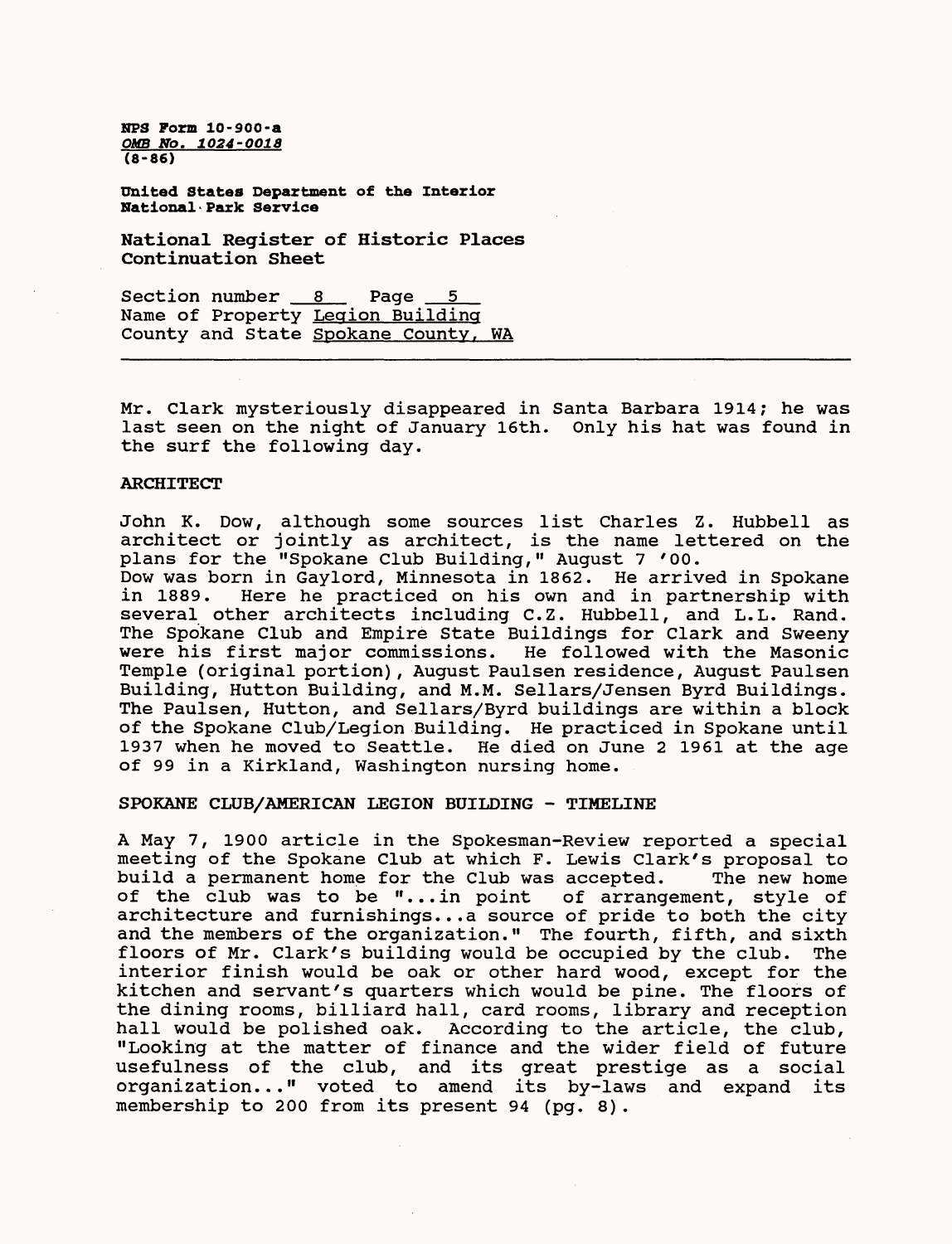**United States Department of the Interior National Park Service**

**National Register of Historic Places Continuation Sheet**

Section number  $8$  Page  $6$ Name of Property Legion Building County and State Spokane County, WA

An August 8, 1900 Spokane Daily Chronicle article announced that Peter L. Peterson had been awarded the contract to build the new Spokane Club Building. The contract amount was between \$125,00 and \$140,000. The steel needed for the construction of the building was expected within two weeks and construction was anticipated to progress rapidly. According to the article, the building would be seven stories, including the pitched roof, and have a twelve-foot ceiling height in the basement. The 60 by 142 foot base was nearly as big as Lewis' other new building, the Empire State Building, and making the Spokane Club Building "...one of the largest and best in the city." The article goes on to describe in detail the architectural style of the building. Prior to construction of the building the Spokane Club had signed a ten-year contract for the all the building above the third floor. The fourth floor would be divided into 30 "member" apartments. The fifth floor would be club rooms with a library along the front and a billiard room on the north. No mention was made of how the sixth floor was to utilized by the club. The second and third floors would be used as offices and gentleman's quarters. The rooms along the north were to be supplied with baths and the other rooms utilized as offices. Author D. Jones was in charge of renting the rooms and some of the offices had been rented prior to construction. At street-level six storefronts were planned.

The Spokane Club Building was first listed in the 1901 Polk Directory. At this time the building was still under construction and the Club was sill at its 1st Avenue location. Construction activity at the building site was progressing rapidly according to a Spokesman-Review article dated February 7, 1901. Completion was set for 1 August but, "Everyone around the big structure is rustling as if the appointed time were May..." Workers were placing the roof rafters, and internal work was set to begin soon. The article exclaims that "When the big six story structure is done the Spokane Club will boast one of the finest buildings in the city and one of the finest club apartments in the country." It further details the club's current home in the Lamona Building and extrapolates on how the new club building might be furnished. "Nothing yet has been done toward making arrangements for the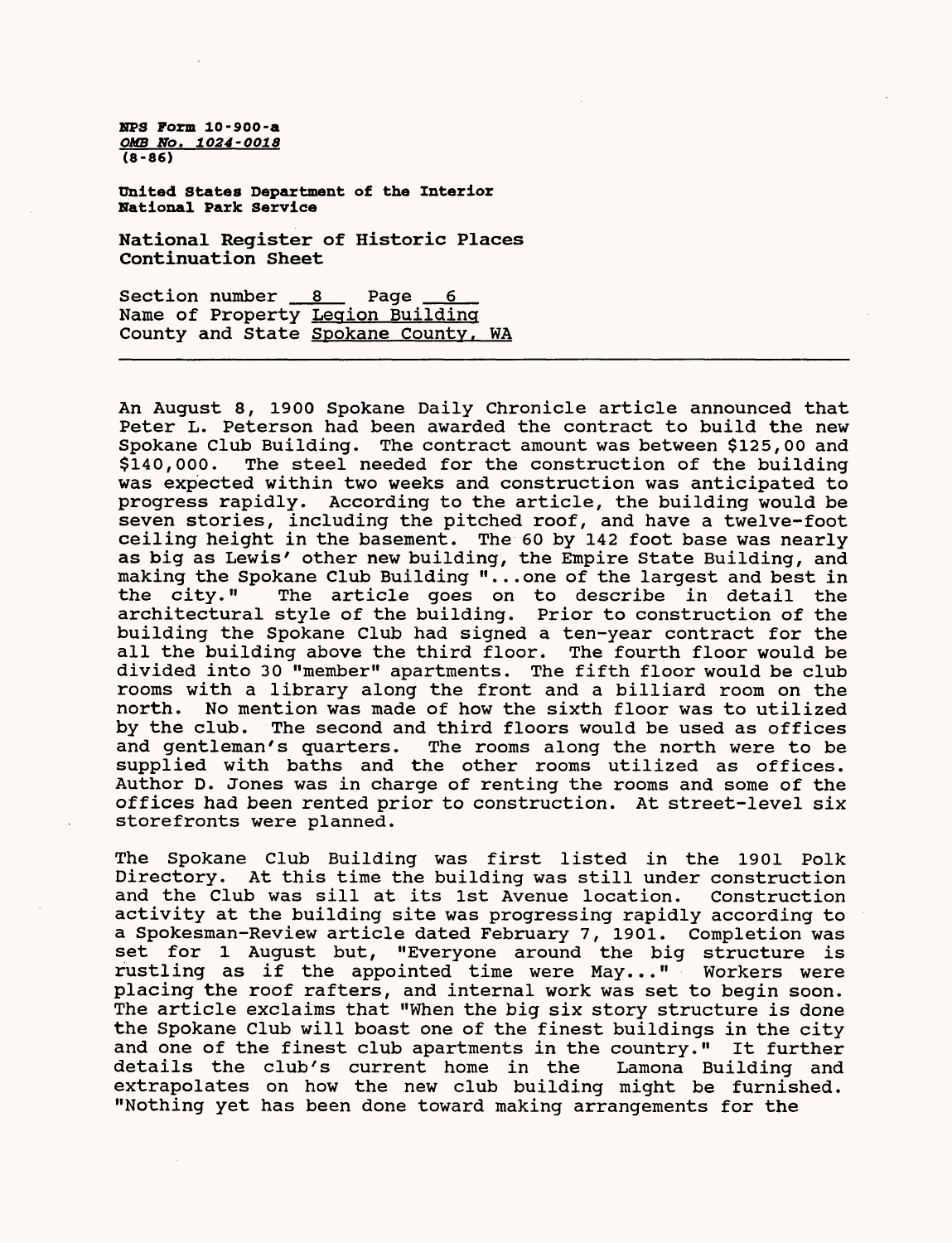**United States Department of the Interior National Park Service**

**National Register of Historic Places Continuation Sheet**

Section number  $8 \times 12$  Page  $7$ Name of Property Legion Building County and State Spokane County, WA

furnishing of the new quarters, but if the equipment of the rooms in the Lamona building is any criterion the future home will be magnificent."

By April the interior finish plans had been set and were detailed in a April 9, 1901 Spokane Daily Chronicle article. The J. K. Dow designed interior would be dominated by oak and would be "..one of<br>the best finished buildings to be found in the northwest." The the best finished buildings to be found in the northwest." second and third floors were to be arranged for apartments and most<br>of the rooms supplied with baths. The fourth floor would be of the rooms supplied with baths. similar to the lower floors except used exclusively for club members. The fifth floor would be the principal rooms of the club The fifth floor would be the principal rooms of the club with "...the grand hall [the] most imposing feature..." A library, committee rooms, card rooms, and billiard rooms were also on this floor. The sixth floor would have additional apartments, including ladies quest rooms, main and private dining rooms, and kitchen. (The plans for the Spokane Club Building, list John K. Dow, architect, August 7 '00.)

With completion and occupation of the new club building set for around September 15th, the club began a membership drive in increase its membership. According to a August 14th Spokesman-Review article, the club's president, F. H. Manson had sent of letters out to a number of Spokane gentlemen. The letter stated that the club had secured a "...very favorable lease of the entire building above the third floor." And that the club quarters would be "...handsomely furnished and equipped throughout at an expanse of \$12,500, with furniture, rugs, carpets, curtains, draperies and electric fixtures of special and novel designs....The Spokane Club .in its new home will be most thoroughly modern and up to date; will contain many novel features and there will be few clubs in the country which will excel it in beauty and artistic appointments. It will be a splendid advertisement for Spokane."

Opening of the new Spokane Club Building was set for October 19th according to a October 7th Spokesman-Review article. "The club's new quarters rank as the most elegant in the whole west." The "living rooms" or "sleep chambers" are on the fourth floor.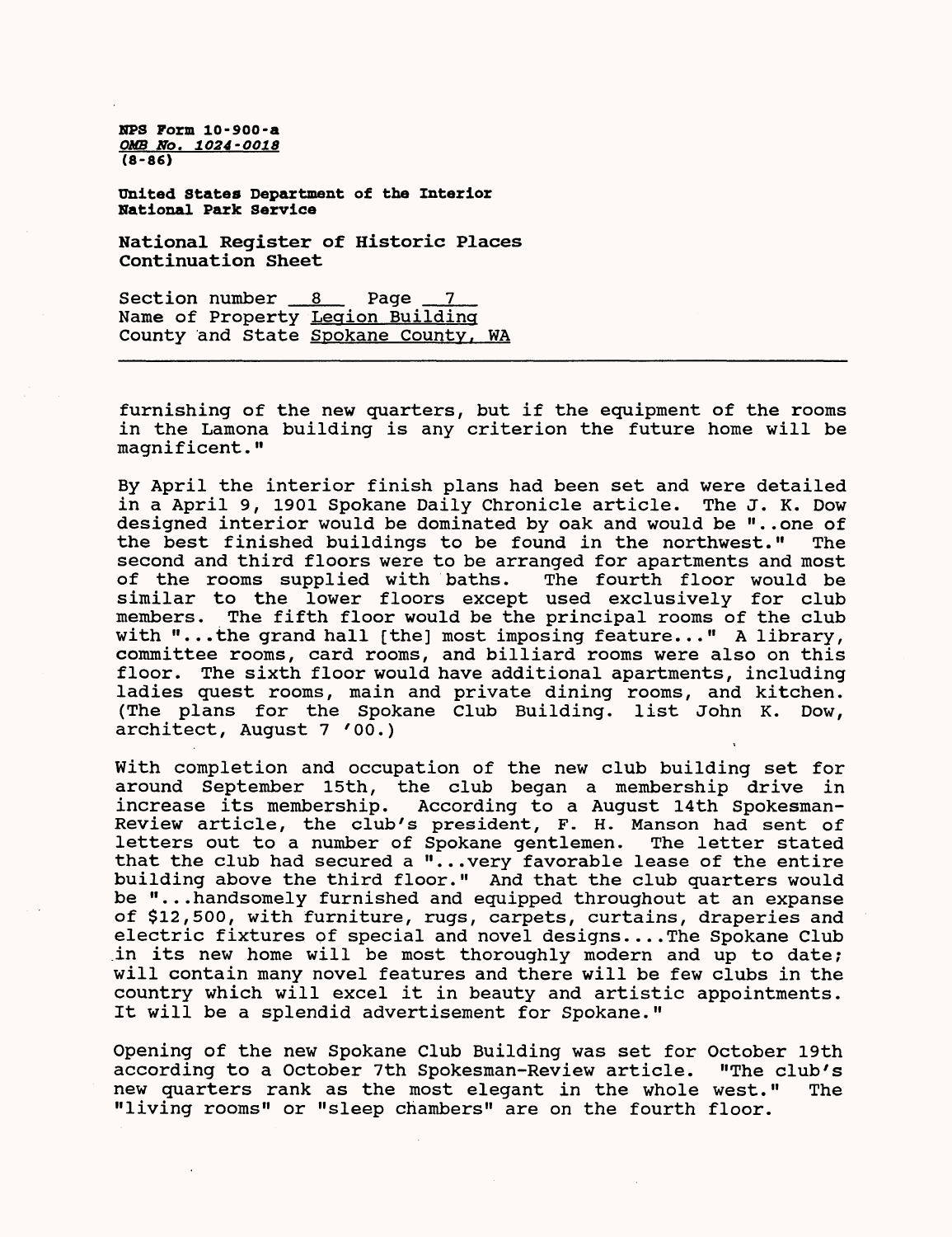**ZIPS Form 10-900-a OMB No. 1024-OO18 (8-86)**

**United States Department of the Interior National Park Service**

**National Register of Historic Places Continuation Sheet**

Section number  $8$  Page  $8$ Name of Property Legion Building County and State Spokane County, WA

Thirteen suites, with attached bath, are along the Washington Street side of the building. The grand stairway connecting the fifth and sixth floors and the "elegant library" were detailed in the article.

On the 26th of October "...the members of the club will entertain their men friends with a smoker" to celebrate the semiformal opening of the club according to a October 26th Spokesman-Review article. A "ladies night" would be set "...later in the season...when the quarters will be thrown open to the women friends of the members." "The opportunity to see the sumptuous new "The opportunity to see the sumptuous new apartments in the club building...has been eagerly welcomed by<br>those receiving invitations, and a large attendance was receiving invitations, and a large attendance was<br>d..." according to the article. It further detailed the  $expected...$ " according to the article. fifth and sixth floors of the club. The library, visitors' room, writing room, directors' room office, card room, billiard room and "mixologist's department" were on the fifth floor. The dining room and ladies reception area would be on the sixth floor according to the article.

The Spokane Club occupied the fourth, fifth, and sixth floors of their namesake building with the Hotel Assemblee on the second third floors. The hotel operated until 1948, but occupied only the second floor for most of that time. At street-level, W. W. Dreyfoos (furnisher and hatter) occupied the W342 Riverside Avenue corner storefront until 1917. W 340 Riverside Avenue was occupied by Club Pharmacy (Polk 1903, 1904).

By January 1912 the Spokane Club had moved to its own new Kirtland Cutter-designed building in the western end of downtown. The building was identified for a short time as the "Old" Spokane Club Building (Polk 1912).

From 1913 to 1931 the Spokane Chamber of Commerce occupied the fifth floor and the building became known as the Chamber of Commerce Building (Polk 1914-1931). The fourth floor was converted to offices after the club moved. At ground-level, McNabb Pharmacy replaced Dryfoos in the corner storefront and a hardware store was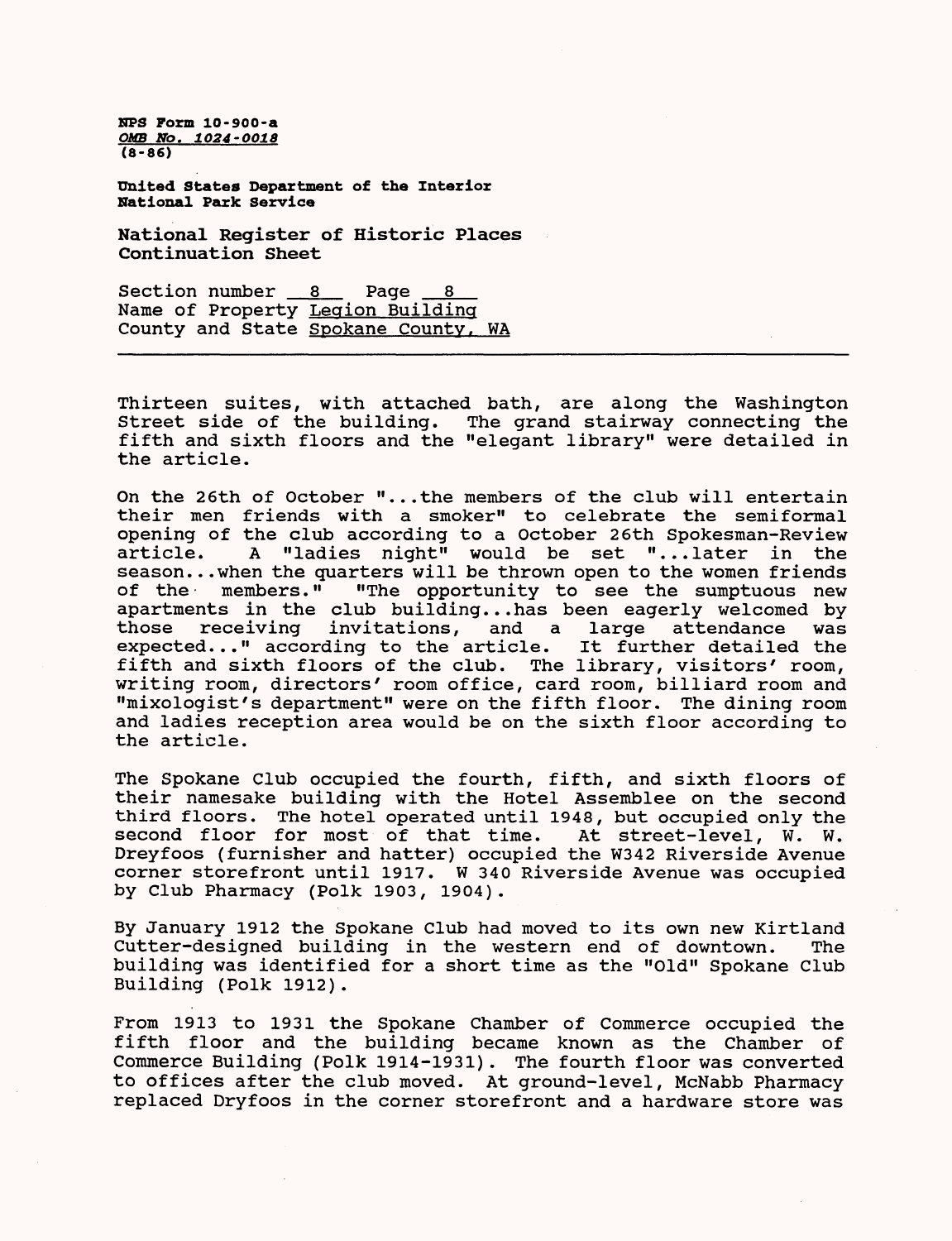**United States Department of the Interior National Park Service**

**National Register of Historic Places Continuation Sheet**

Section number 8 Page Name of Property Legion Building County and State Spokane County, WA

in the N110 Washington Street storefront (Polk 1918). With McNabb Pharmacy, drug stores under various owners would occupy the corner storefront for more than sixty six years until 1984. Similarly, hardware stores under different ownership would occupy N110 until 1942.

The Spokane Chamber of Commerce moved from the building around<br>1932, leaving the Hotel Assemblee the primary tenant. For two 1932, leaving the Hotel Assemblee the primary tenant. years the building was called the Assemblee building. The remaining upper floors were offices with a mixture of tenants. At remaining upper floors were offices with a mixture of tenants. street-level the tenants included a variety of retail shops and services.

By 1934 the building was renamed the Metals Building after its owners the Metals Bank & Trust Company of Butte, Montana which had bought the building in 1926 (SDC 1979). Between 1934 and 1947 an assortment of mining companies and other businesses had offices on<br>the fourth and fifth floors. A number of workers union A number of workers union organizations shared the fourth floor with the mining companies. The sixth floor was a laboratory. At street-level during this period, the uses gradually shifted towards taverns as three of the five storefronts were occupied by taverns by 1947. The storefront at W338 Riverside Avenue changed tenants a couple of times from a ladies clothing shop to a barber and beauty shop by the late 1940s (Polk 1934-47).

In April 1938 the building was sold to H. B. Gillingham for around \$100,000 according to a April 21st Spokesman-Review article. The article stated that the building was 93 percent occupied and that "The purchase of the Metals Building is a reflection of the great confidence in the future of Spokane...a city unequaled in opportunities and outstanding now among the cites of the county."

Around 7:00 am on March 2, 1939 a three-alarm fire started that destroyed the roof of the Metals Building. Between \$25,000-\$50,000 in fire and water damage resulted from the fire which most likely started in the grease flue from the sixth floor kitchen according to March 2nd Spokane Daily Chronicle article. Tenants of the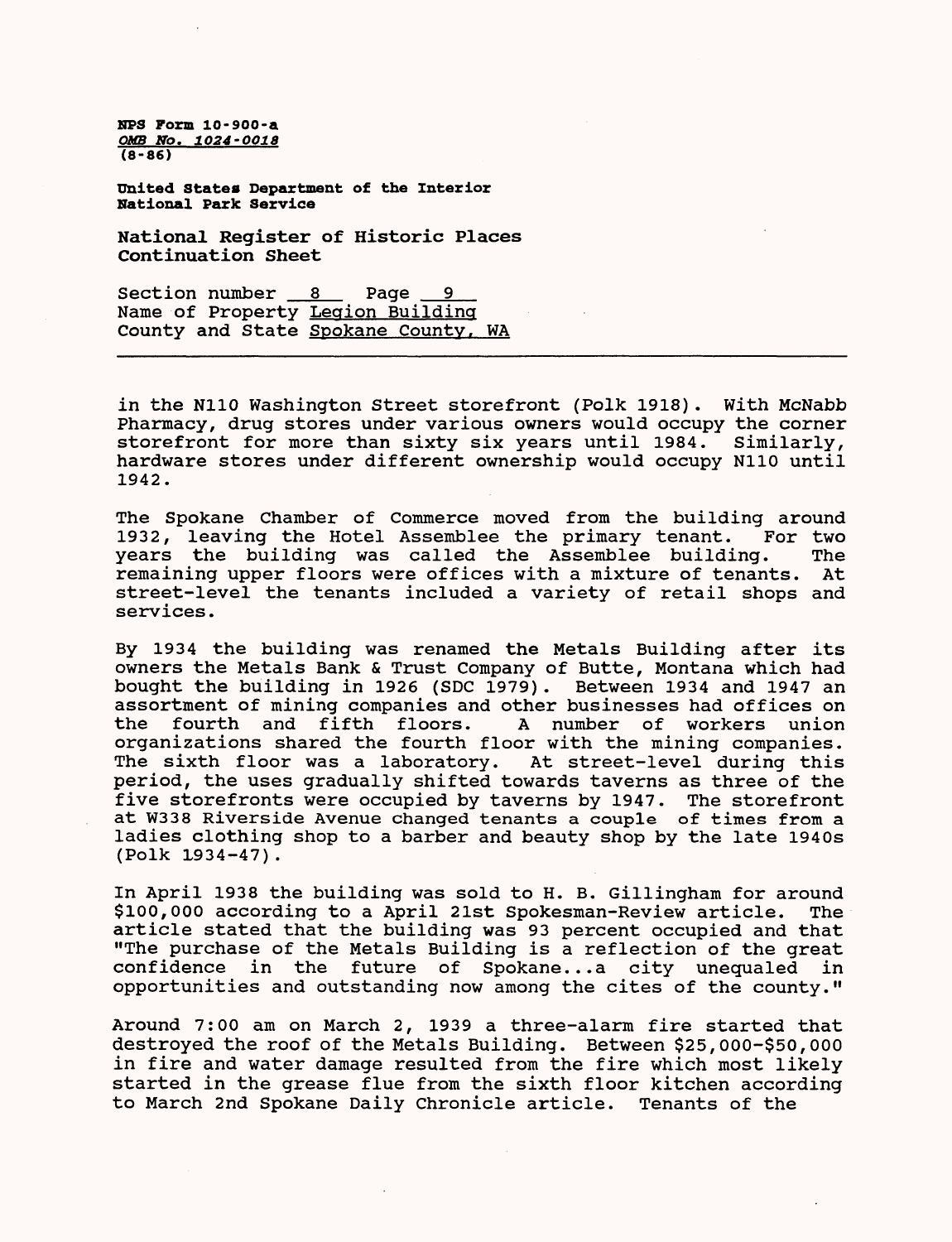**milted States Department of the Interior National Park Service**

**National Register of Historic Places Continuation Sheet**

Section number 8 Page 10 Name of Property Legion Building County and State Spokane County, WA

Assemblee Hotel had to be awoken by firemen to evacuate the building. According to the article, the first floor could still be occupied and possibly the second floor hotel. H. B. Gillingham, the owner of the building stated that "We will be starting in today to recondition the building. The repair work will be rushed as fast as is possible." The roof and sixth floor were redesigned during the fire repair work.

The building was sold by H. B. Gillingham to C. C. Williams of Kennewick according to a September 18, 1941 Spokesman-Review article. The deal included cash and land transactions for a total value around \$80,000. The article stated that the building was 96 percent occupied. Two floors were devoted to a hotel, two to office space, with the top floor devoted to medical offices. Street-level was occupied by five stores.

Around .1948 the Hotel Assemblee ended its long tenancy of the second floor as the modern namesake of the building, the American Legion, moved in (Polk 1948). • The upper floor offices were occupied by a variety of occupations during the 1950s. Over 25 separate businesses, and no vacancies, are listed in the 1952-53 Polk Directory. Starting around this time the first governmental offices became tenants. At street-level there was little change in the storefront uses. Time Jewelry moved into the N110 storefront between 1948 and 1949 (Polk 1949 and 1963) and remains a current tenant of the building.

During most of the 1960s the American Legion Building had an increase in government services occupants on the third, fourth, and fifth floors. The sixth floor would remain vacant from around 1960 to present. By 1967, however, the number of tenants listed in the Polk Directory was down to seven including the Legion: three were governmental services. From 1968 to 1973 the American Legion was the sole occupant of the upper floors of the building: but,<br>businesses continued to operate at street-level. According to a businesses continued to operate at street-level. June 1, 1973 Spokesman-Review article, the American Legion sold the building to the Pacific National Capital Company of Spokane for approximately \$175,000. In 1979 the building was sold by Pacific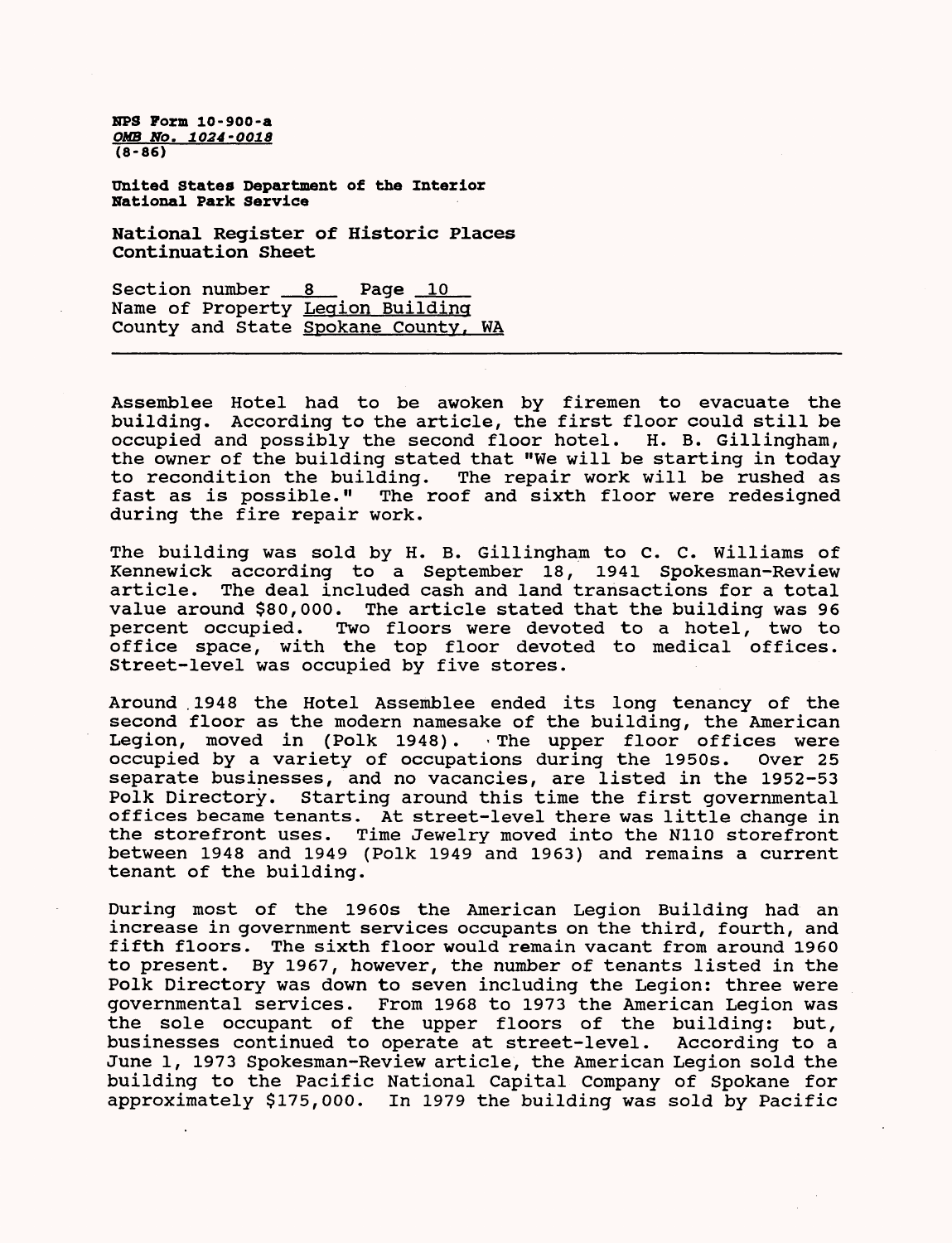**United States Department of the Interior National Park Service**

**National Register of Historic Places Continuation Sheet**

Section number 8 Page 11 Name of Property Legion Building County and State Spokane County, WA

Security to a group of Spokane investors for \$550,000 according to a January 22nd Spokane Daily Chronicle article. The investment a January 22nd Spokane Daily Chronicle article. group had planned on restoring the building for office use but sold it to the Legion Group Ltd. in July 1981. Career Path Services on the third floor was the sole occupant of the upper floors in 1984 and with their departure the next year, the upper floors would remain vacant. Only the corner storefront at W342 Riverside and Time Jewelry on Washington occupy the building. Metropolitan Mortgage and Securities Company, Inc. purchased the building from the Legion Group, Ltd. in July 1989.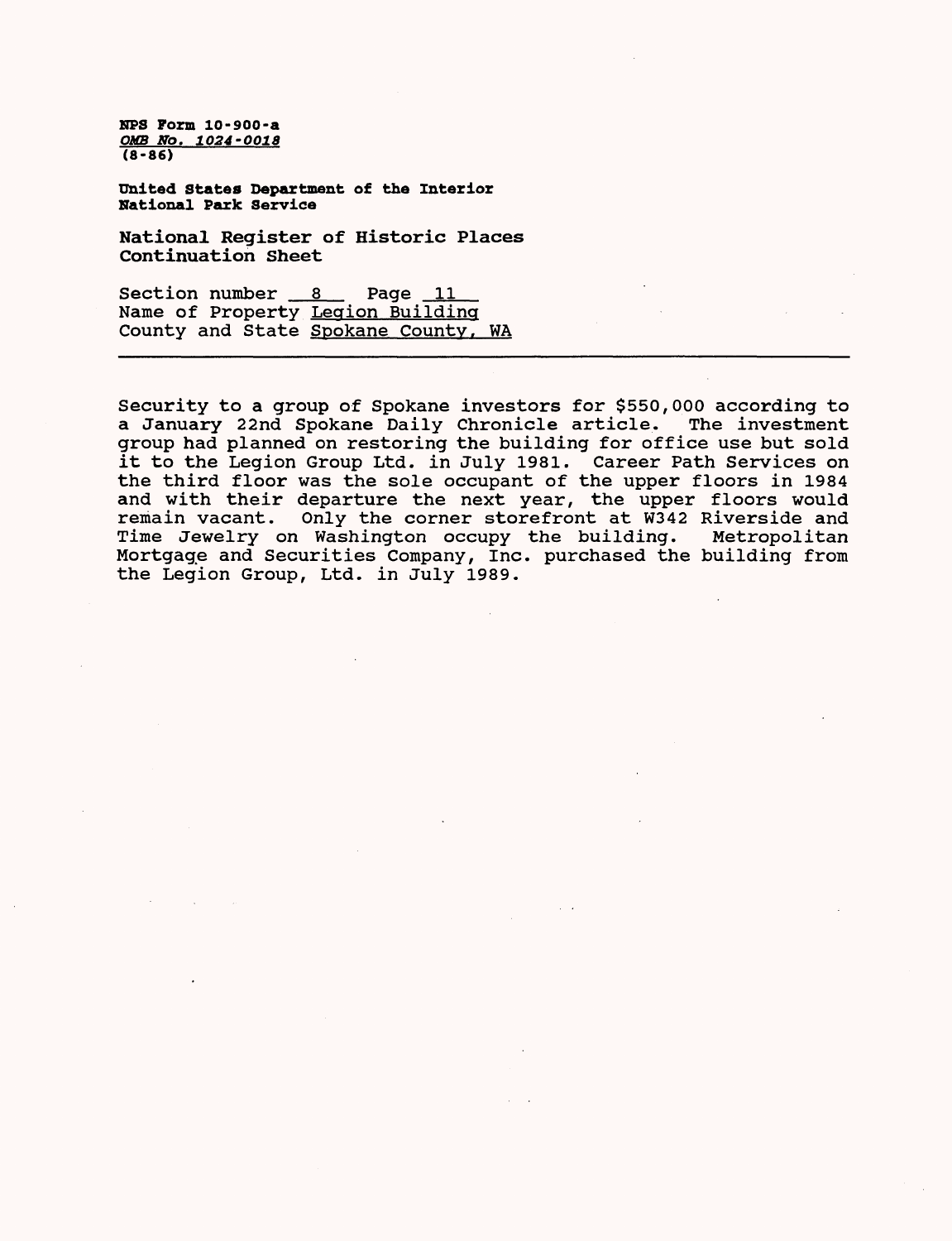**United States Department of the Interior National Park Service**

**National Register of Historic Places Continuation Sheet**

Section number 9 Page Name of Property Legion Building County and State Spokane County, WA

#### 9. MAJOR BIBLIOGRAPHICAL REFERENCES

Dow, John K. "Spokane Club Building.", architectural plans sheets 1-9. 7 August 1900.

Durham, N. W. History of the City of Spokane & Spokane Co. WA. Vol. I. S. J. Clarke Publishing Company, Spokane, WA. 1912.

Eastern Washington State Historic Society. Cheney-Cowles Museum, Spokane, WA. Historical Photographs Collection:

J. Bowers Photo Company. "Original Spokane Club Building", exterior view. L83-113.29. Ca. 1905.

J. Bowers Photo Company. "Original Building for Spokane Club in 1900 by F. Lewis Clark", exterior view. L83-113.29. No date.

J. Bowers Photo Company. "Washington Street Side of Metals Building at N108 Washington", exterior view. L87-98.32. 21 October 1984.

Libby Studio. Exterior view south facade. L87-1.28978-25. 1925.

Libby Studio. Exterior view. L86-748. 1925.

Libby Studio. Exterior view. L87-1.35438-27. 14 December 1927.

Libby Studio. Exterior view showing roof and fire escape. L87- 1.9750-36. 1936.

Libby Studio. Exterior view. L87-1.47690-46. 15 May 1946.

Libby Studio. "Metals BLDG.", exterior view of southwest corner. L87-1.52874-47. 1947.

Libby Studio. "American Legion Building N108 WA", exterior view. L87-161709-49. 1949.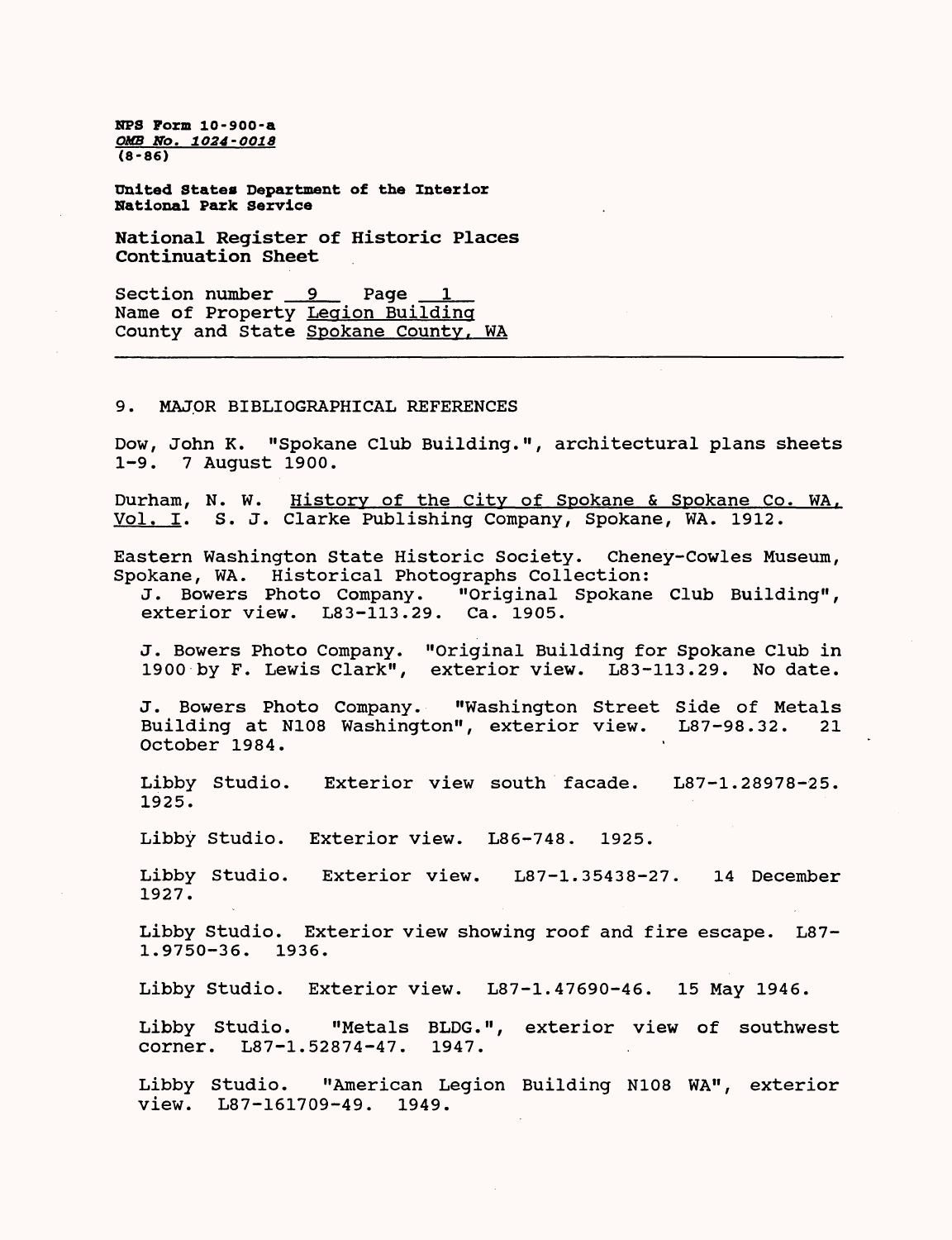NFS Form 10-900-a *OMB NO. 1O24-OO18*  **(8-86)**

United States Department of the Interior National Park Service

National Register of Historic Places Continuation Sheet

Section number 9 Page 2 Name of Property Legion Building County and State Spokane County, WA

Libby Studio. "Libby's Spokane: A Visual Retrospective" Catalogue of 700 photographs by Chas. A. Libby Sr. & C.AL. Jr. 1918-1930.

Tolman, T. W. "Metals Building", exterior view of southwest corner. L86-219.512. Ca. -1908.

Eastern Washington State Historical Society. "Spokane Skyline: A Century of Architecture, 1889-1989".

Hyslop, Robert B. Spokane Building Blocks. 1983.

Murphy, I. I. "Spokane, WA. The Queen of the Inland Empire". Western Progress No. 17, Chicago. September 1902, pp. 3 and 10.

Polk Directory, R. L. Polk & Company Ltd., Dallas, TX. 1901, 1904-1907, 1911, 1912, 1914, 1915, 1917, 1918, 1920, 1922, 1927, 1930, 1931, 1932, 1934, 1935, 1937, 1942, 1947, 1949, 1963-1994.

Seattle Times. "96 Tomorrow". 20 September 1957.

Spokane Daily Chronicle. "Took A Big Contract". 8 August 1900, p. 6.

Spokane Daily Chronicle. "New Home of the Club". 9 April 1901, p. 7.

Spokane Daily Chronicle. "Hot Tiles Shower Street in Metals Building Blaze" (photograph). 2 March 1939, p. 1,

Spokane Daily Chronicle. "Building Sale Reported". 1 June 1973, p. 3.

Spokane Daily Chronicle. "Old Legion Building Bought by Investors". 22 January 1979, p. 3.

 $\overline{r}$ 

Spokesman-Review. "Accepts The Offer". 7 May 1900, p. 8.